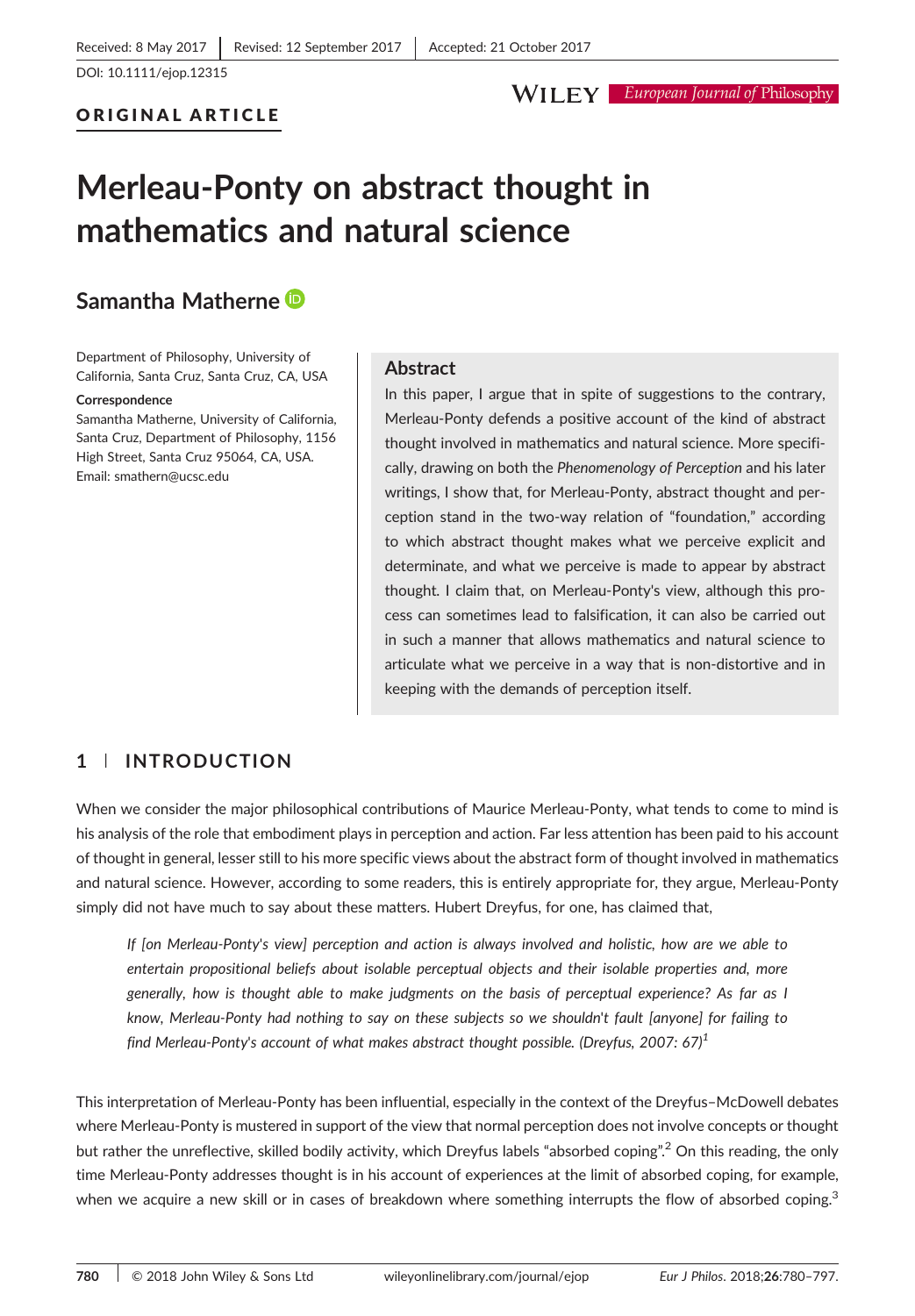Thought, so understood, would indeed seem to provide meager resources for a robust theory of the intellect, let alone of abstract thought.

To be sure, not all commentators have agreed with Dreyfus's position. Indeed, against this anti‐intellectualist reading of Merleau‐Ponty, commentators have more recently been exploring the extent to which Merleau‐Ponty accords thought to a more pervasive role in perception<sup>4</sup> as well as the role thought plays in his account of language<sup>5</sup> My concern in this paper, however, is more narrow: does Merleau‐Ponty have a positive theory of the sort of abstract thought involved in mathematics and natural science? (See Section 2)

The temptation to answer "no" to this question is fueled not only by the sort of skepticism expressed by Dreyfus but also by Merleau‐Ponty's own relentless criticism of the errors of thought throughout the Phenomenology. Indeed, Merleau-Ponty has a special label for the kind of thought that ignores and even conceals perception, namely, "objective thought" (see Section 4). And in this context, he makes claims like, "Scientific perspectives according to which I am a moment [moment] of the world are always naïve and hypocritical" (Merleau-Ponty, 1945: lxxii/9).<sup>6</sup> Remarks in this vein have led a number of commentators to attribute to Merleau‐Ponty a negative account of abstract thought, as something that fails to capture perception.<sup>7</sup>

Nevertheless, there are a few commentators who have endeavored to show that in spite of his criticisms of abstract thought in certain contexts, Merleau‐Ponty also attempts to provide a phenomenologically well‐grounded theory of mathematics and natural science.<sup>8</sup> My aim in this paper is to lend further support to these latter efforts by bringing to light Merleau-Ponty's account of the reciprocal relation of "foundation" [Fundierung] that holds between abstract thought and perception and that enables abstract thought to articulate perception in a nondistortive way.<sup>9</sup>

In defending my interpretation, I draw on both the Phenomenology of Perception and Merleau-Ponty's later writings, including some of the essays collected in Signs and the manuscripts for The Prose of the World and The Visible and Invisible. By my lights, we need to supplement his views in the Phenomenology with these later texts because although Merleau‐Ponty introduces the idea that abstract thought and perception stand in a foundational relation in the Phenomenology, he does not fully develop this claim there. This is because Merleau-Ponty's primary aim in the Phenomenology is to give an account of the "world of perception" not the world of the intellect.<sup>10</sup> However, in defending the Phenomenology after its publication, Merleau‐Ponty insists that with it he neither meant to undermine the value of the intellect nor to divorce it from the world of perception. In his 1948 radio lectures, for example, he claims that,

When I said ... that modern art and philosophy have rehabilitated perception and the world as we perceive it, I did not, of course, mean to imply that they deny the value of science, either as a means of technological advancement, or insofar as it offers an object lesson in precision and truth. (Merleau‐Ponty, 1948: 34)

Meanwhile, in his public defense of the Phenomenology immediately after its publication ("The Primacy of Perception"), he claims that the Phenomenology is only a "preliminary study, since it hardly speaks of culture or history" (Merleau-Ponty, 1947: 25). A more complete study, he indicates, is one that would explore the "organic tie, so to speak, between perception and intellection" and the ways in which perception itself "summons us to the task of knowledge" (Merleau‐Ponty, 1947: 20, 25).

Undertaking a more complete study of this sort then became one of the main tasks that occupied Merleau‐Ponty after the Phenomenology. As he articulates this new research project to Martial Gueroult in 1952, Merleau‐Ponty hoped "to show how ... thought, take[s] up and go[es] beyond the realm of perception which initiated us to the truth" (Merleau-Ponty, 1962: 3).<sup>11</sup> Accordingly, Merleau-Ponty devotes many of his post-Phenomenology writings to questions surrounding the nature of thought and its relation to perception. And it is in this context that we find some of his most sustained discussions of mathematics and natural science.

Given this trajectory, I claim that we need to supplement Merleau-Ponty's early account of abstract thought in the Phenomenology with the more detailed account of it which he offers in his later writings. However, in following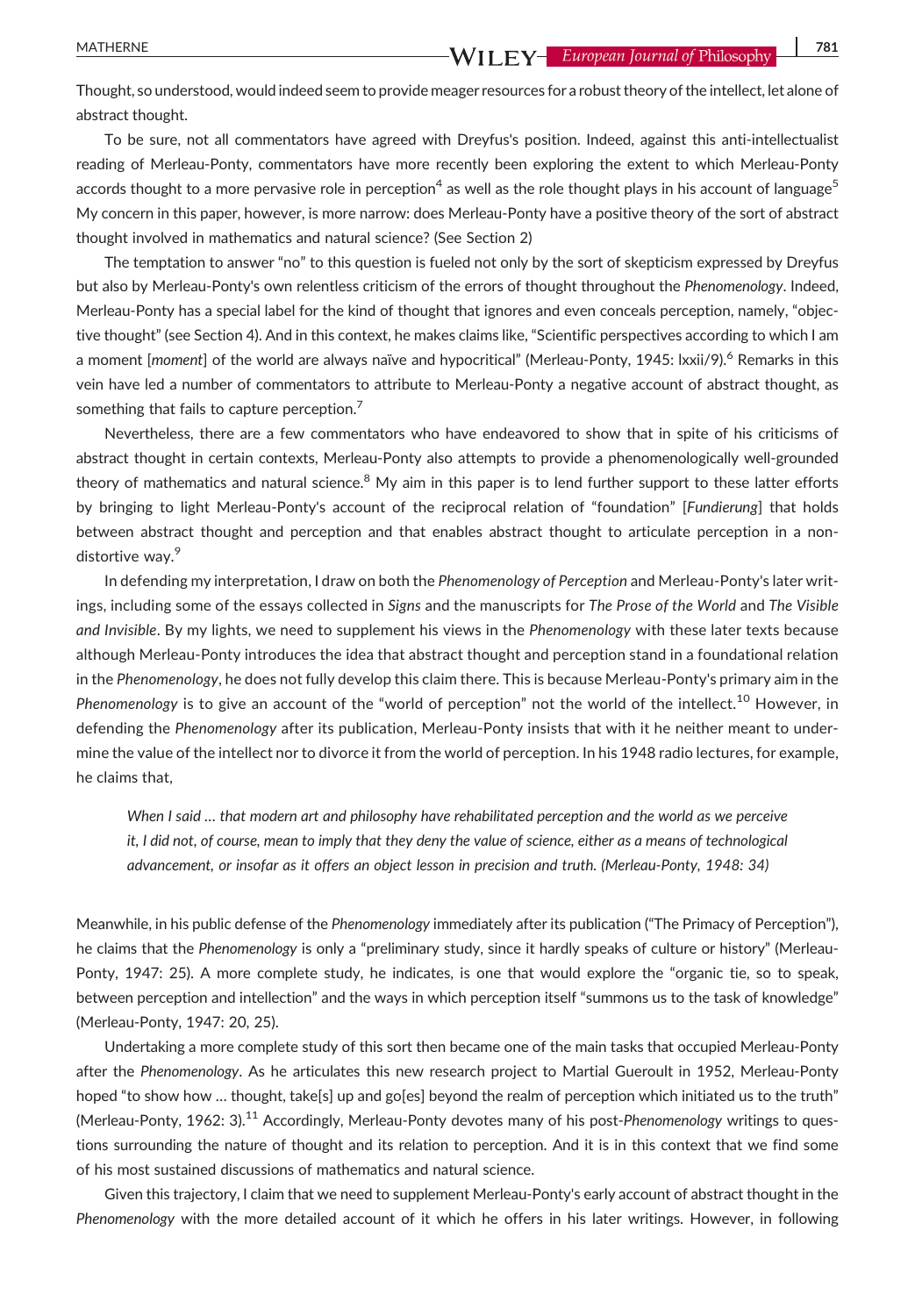# **782 WII FY** European Journal of Philosophy

development of his thought, I argue that he retains and deepens his initial commitments to abstract thought being something that stands in a foundational relation to perception and to this relation being what allows for thought to articulate perception in an illuminating way.

In order to develop my reading of Merleau-Ponty's positive theory of abstract thought, I proceed as follows. In Section 2, I offer a more precise definition of abstract thought on Merleau-Ponty's view. Then in Section 3, I examine Merleau‐Ponty's claim in the Phenomenology that the relationship between perception and abstract thought is the two-way relationship of foundation. In Section 4, I address the concern that, on Merleau-Ponty's view, any effort by thought to articulate perception is something that is necessarily distortive, and I argue that his view of both perception and thought opens up space for thought, in general, to articulate perception in positive way. Then in Sections 5 and 6, I consider, more specifically, Merleau‐Ponty's account of the foundational relation between the abstract thought of mathematics and natural science and perception. To this end, I analyze in Section 5 his claim that abstract thought makes perception explicit and determinate, and in Section 6 his contention that perception is made to appear by abstract thought. By way of a conclusion, in Section 7, I explore some of the implications of this analysis of the relationship between perception and abstract thought has for his view of culture more generally.

### 2 | MERLEAU‐PONTY'S DEFINITION OF ABSTRACT THOUGHT

In order to orient our discussion, it will be helpful to begin with a more precise definition of the kind of abstract thought that will concern us here. In general, on Merleau‐Ponty's view, abstract thought is the sort of thought that is involved in theoretical knowledge, where theoretical knowledge is defined as, "the field in which the mind seeks to posses the truth, to define its objects itself, and thus to attain to a universal wisdom, not tied to the particularities of our situation" (Merleau‐Ponty, 1962: 6). There are three core features of Merleau‐Ponty's approach to abstract thought that we can, in turn, tease out on the basis of this passage.

First, according to Merleau‐Ponty, in abstract thought, we seek to "possess the truth." Merleau‐Ponty often makes this point by characterizing abstract thought in terms of a distinctive attitude, which he calls the "critical attitude" or the "attitude of verification" (Merleau-Ponty, 1945: 280/317).<sup>12</sup> In this attitude, Merleau-Ponty claims that we do not take things as they appear; we, instead, inquire into and seek to verify what there "actually" is (Merleau-Ponty, 1945: 280/317).

Second, as we see above, Merleau‐Ponty claims that in abstract thought, we offer definitions. By "definitions," Merleau‐Ponty has in mind any kind of formal or symbolic statement in which we try and articulate the truth we have verified, for example, in propositions, algorithms, equations, formulas, models, and constructions. And he takes this tendency toward fixing truth in a formal or symbolic definition to be a key feature of abstract thought.

Third, Merleau‐Ponty maintains that in abstract thought, we endeavor to grasp what is "universal." As Merleau‐ Ponty makes this point elsewhere, in abstract thought, one endeavors to "gather a maximum of information not so much on the spectacle as on the invariants that are recoverable in the perception of any spectator from any point of view whatsoever" (Merleau-Ponty, 1969: 149). For Merleau-Ponty, then, in abstract thought, we do not focus on what is present to our individual point of view; we look for what is universal and "invariant" across all possible points of view. From this perspective, Merleau-Ponty claims abstract thought attends to the particular as a "particular case within the system of other possible situations" (Merleau‐Ponty, 1962: 7, see also Merleau‐Ponty, 1969: 107).

Altogether, then, on Merleau‐Ponty's view, the type of abstract thought involved in theoretical knowledge pursues and seeks to verify what is true, where this truth is something that is expressed in definitions and reflects the universal and invariant features of particulars that remain constant across the system of all possible experience. Merleau-Ponty, in turn, tends to identify the paradigmatic instances of abstract thought as those that occur in mathematics and natural science<sup>13</sup> which is why we shall focus on them in what follows.<sup>14</sup>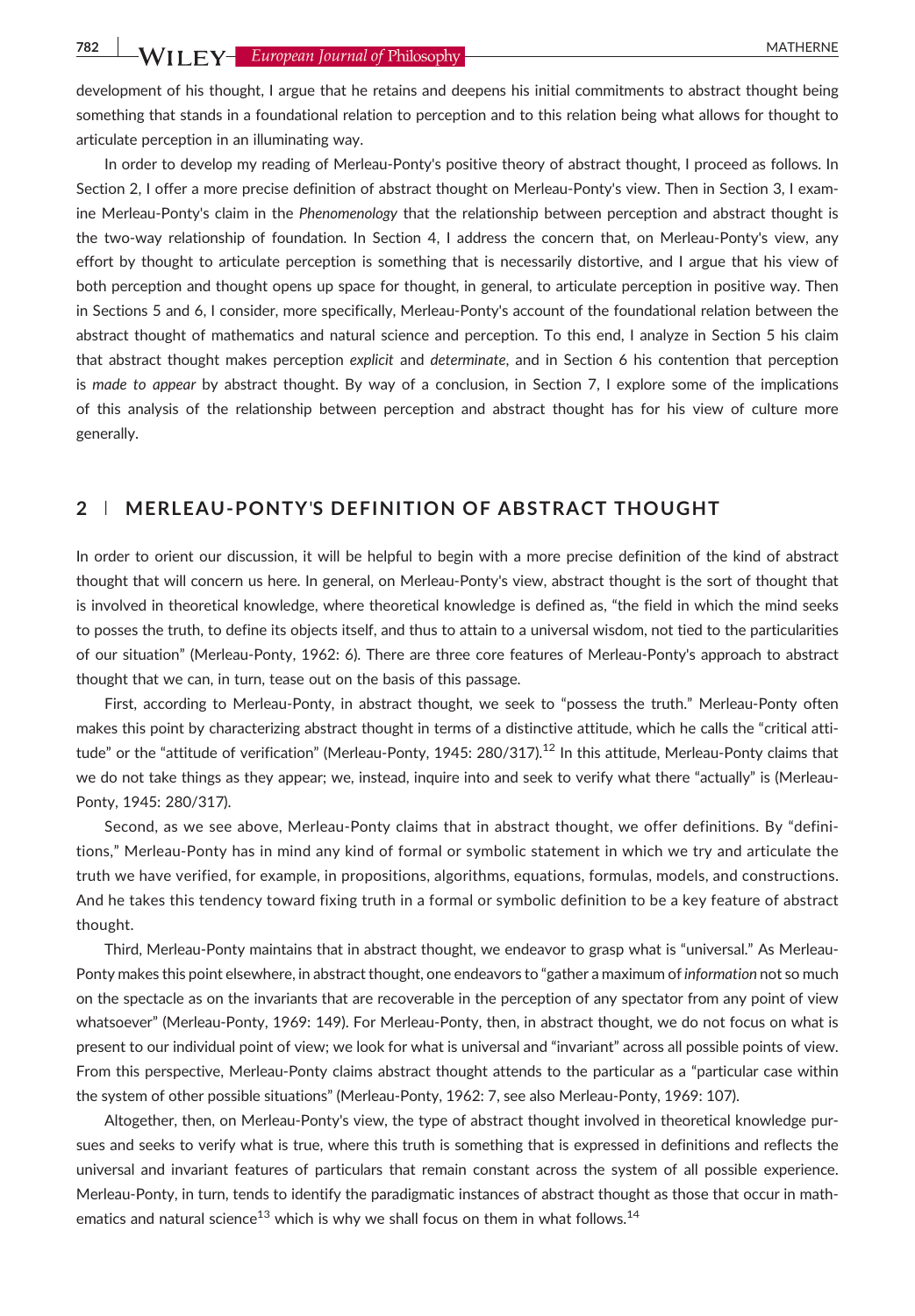# 3 | THE RELATION OF FOUNDATION

With this definition of abstract thought in place, we can now turn to Merleau-Ponty's more general claim in the Phenomenology that thought and perception stand in the reciprocal relation of foundation, which lays the groundwork for his more specific claims about abstract thought.

Merleau-Ponty introduces his basic claim that thought and perception stand in "the two-way relation that phenomenology has called Fundierung [foundation]" in 'The Cogito" chapter of the Phenomenology (Merleau‐Ponty, 1945: 414/454). Under the influence of Edmund Husserl, Merleau‐Ponty defines this relation as follows:

The founding term … is primary in the sense that the founded term is presented as a determination or a making explicit of the founding term, which prevents the founded term from ever fully absorbing the founding term; and yet the founding term is not primary in the empirical sense and the founded is not merely derived from it, since it is only through the founded that the founding appears. (Merleau‐Ponty, 1945: 414/454)<sup>15</sup>

As we see in this passage, Merleau-Ponty thinks foundation is a two-way relation because the founded and founding terms are reciprocally dependent on one another.<sup>16</sup> On the one hand, the founded term depends on the founding term insofar as the founded term makes the founding term *determinate* or *explicit*. On the other hand, the founding term is dependent on the founded term insofar as the founded term is what makes the founding term appear.

Merleau‐Ponty, in turn, lists perception and thought, along with time and eternity, fact and reason, and the unreflected and reflected, as a pair of phenomena that stand in the founding–founded relation (Merleau‐Ponty, 1945: 414/454). And insofar as they stand in this relation, Merleau‐Ponty conceives of perception, more specifically what we perceive, as that which is made to appear by thought, and thought as that which makes what we perceive determinate and explicit. To be sure, more needs to be said about just which features of what we perceive are made to appear by thought and how exactly thought makes those features determinate and explicit; for now, however, I want to identify this basic foundational framework as the one within which Merleau-Ponty later develops his more specific account of the relation between abstract thought and perception.

# 4 | THE WORRY ABOUT THOUGHT

Before we can proceed, however, we need to address the worry that if this is, indeed, Merleau‐Ponty's view, then thought is something that can only ever distort perception. The basic concern is this: given the resources that thought has at its disposal, any attempt it makes to articulate what we perceive will ultimately end up falsifying it. More specifically, the objection is that thought can only attempt to make what we perceive determinate and explicit by articulating it in general terms, for example, through concepts and propositions; however, this appears to be in tension with two key characteristics that Merleau-Ponty attributes to what we perceive: indeterminacy and particularity. This being the case, it would seem that any effort thought makes to articulate what we perceive is something that leads to its misrepresentation. In light of these considerations, it would then seem that Merleau‐Ponty endorses a negative view of thought as something that can only fail to capture what we perceive.

In order to address this concern, in what follows, I hope to show that Merleau‐Ponty's commitment to the indeterminacy and particularity of perceptual phenomena is, in fact, consistent with the further positive claim that thought, as long as it is not in the guise of objective thought, can make what we perceive determinate and explicit in an honest way. To this end, I will begin with a discussion of his account of the indeterminacy and particularity of perception, then turn to his criticisms of objective thought and, finally, consider his analysis of the features within perception itself that make it amenable to non‐distortive articulation in certain forms of thought.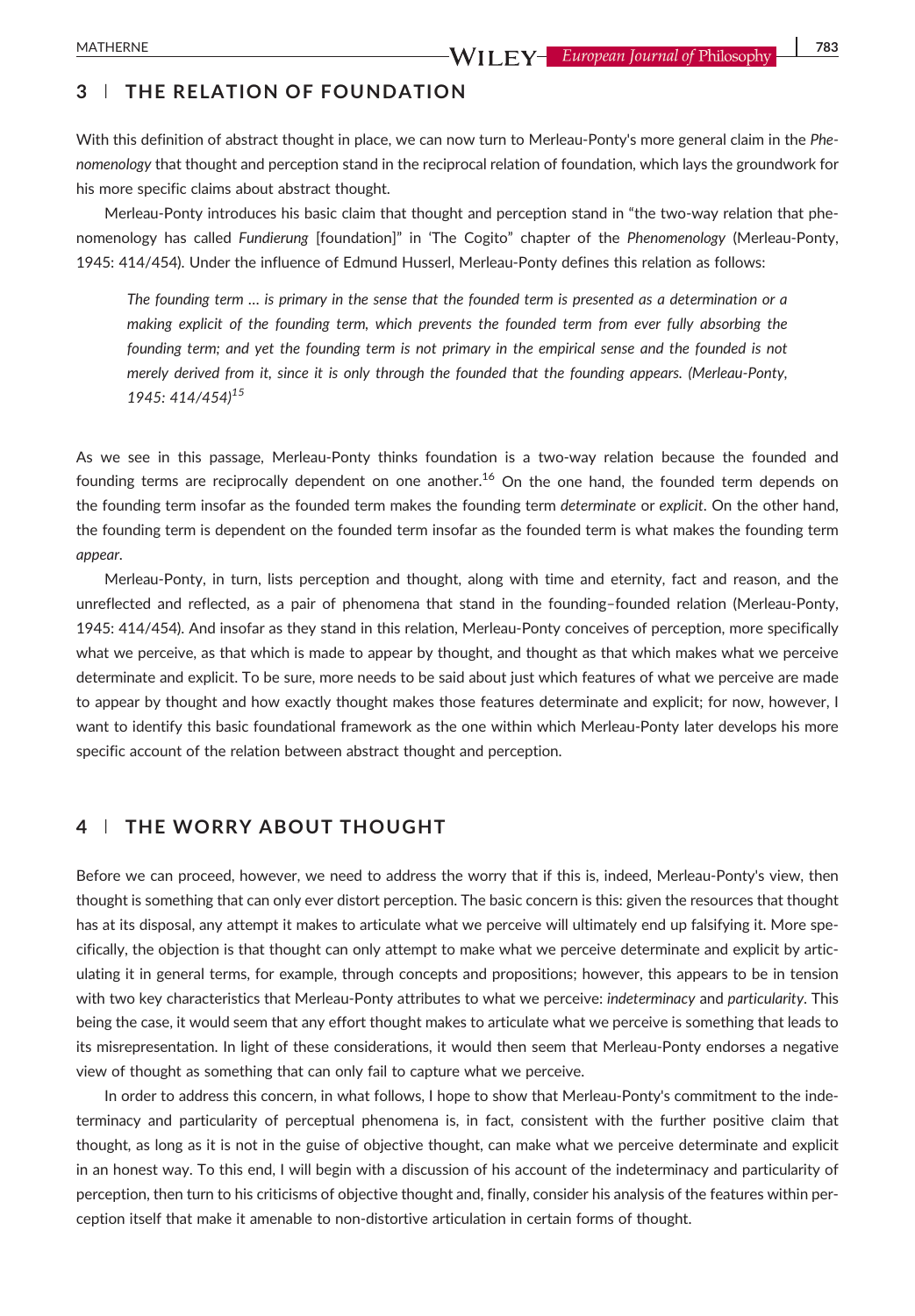#### 4.1 | Indeterminacy and particularity

Let us begin with a discussion of the role indeterminacy and particularity play in Merleau-Ponty's account of perception. Starting with indeterminacy, one of the most oft-cited phrases from the Phenomenology is Merleau-Ponty's claim that, "We must recognize the indeterminate [l'indéterminé] as a positive phenomena" (Merleau-Ponty, 1945: 7/28).<sup>17</sup> Using the Müller‐Lyer illusion to make his point, he claims that in our perception of the two lines, we do not have a determinate experience of the length of the lines; rather, the lines as we perceive them "are neither equal nor unequal" (Merleau‐Ponty, 1945: 6/28). However, on his view, indeterminacy is not something that arises only in the case of illusion; it is something that plays a more pervasive role in perceptual experience, arising in any instance in which we do not have a full or determinate grasp of what we perceive.

Indeterminacy, in this sense, is something that Merleau‐Ponty indicates can be the result of both external circumstances and the intrinsic structure of perception. In the former case, the indeterminacy we experience is the result of being in suboptimal perceptual conditions, for example, if I perceive an object from too far or too near.<sup>18</sup> In principle, however, these circumstances could improve in such a way that would allow for me to have a more complete and determinate grasp of what I perceive.

Yet, on Merleau-Ponty's view, some indeterminacy results from the very structure of perception itself, and he identifies at least three sources of this kind of intrinsic indeterminacy. First, according to Merleau‐Ponty, the kind of sense or meaning that we grasp through perception is indeterminate. This sense is what he labels "immanent signification [signification]" of what we perceive, and he characterizes it as something that is "non-thematic," "implicit," "opaque," and "foggy" (Merleau‐Ponty, 1945: 51/76, 302/241, 349/390). The second kind of intrinsic indeterminacy results from the structure of bodily perspective. For, on Merleau‐Ponty's view, given the limitations of embodied perspective, we can never perceive an object all at once. Instead, we can only directly perceive the aspects or adumbrations of the object present to our current point of view.<sup>19</sup> As a result, we experience the object as something that is "incomplete and open" and that has a horizon that promises "something more to see" (Merleau‐Ponty, 1945: 72/91, 384/390). Finally, Merleau‐Ponty claims that some indeterminacy derives from the figure‐ground structure of perception.<sup>20</sup> As the kind of embodied perceivers that we are, Merleau-Ponty maintains that we can never focus on the figure in the foreground and background at the same time: if we focus on the figure in the foreground then the background will be indeterminate and vice versa.<sup>21</sup> According to Merleau-Ponty, then, in addition to the indeterminacy that results from external circumstances, there is an amount of indeterminacy that arises in perception as a result of its intrinsic features that no amount of improving our perceptual circumstances can erase.

Turning now to particularity, Merleau-Ponty insists that perception is not a matter of engaging in an intellectual act in which we subsume what we perceive under a general concept.<sup>22</sup> Instead, he claims that perception is a matter of us responding to a particular object, as it is present to our bodies in a specific situation.<sup>23</sup> Consider, for example, Merleau-Ponty's description of perceiving a red carpet,

The red patch I see on the rug is only red if the shadow that lies across it is taken into account; its quality only appears in relation to the play of light, and thus only as an element in a spatial configuration. Moreover, the color is only determinate if it spreads across a certain surface; a surface too small would be unqualifiable. Finally, this red would literally not be the same if it were not the "wooly red" of a carpet. (Merleau‐Ponty, 1945: 5/26–7)

In this passage, Merleau‐Ponty highlights two ways in which the perception of the red involves particularity. On the one hand, the red we perceive depends on the context, for example, on the lighting conditions and spatial configuration of the field.<sup>24</sup> On the other hand, we red we perceive depends on the object, that is, on the wooly carpet, insofar as this carpet is what determines the red as what it is. $^{25}$  On Merleau-Ponty's view, then, what we perceive is particular in the sense that it is context‐ and object‐dependent.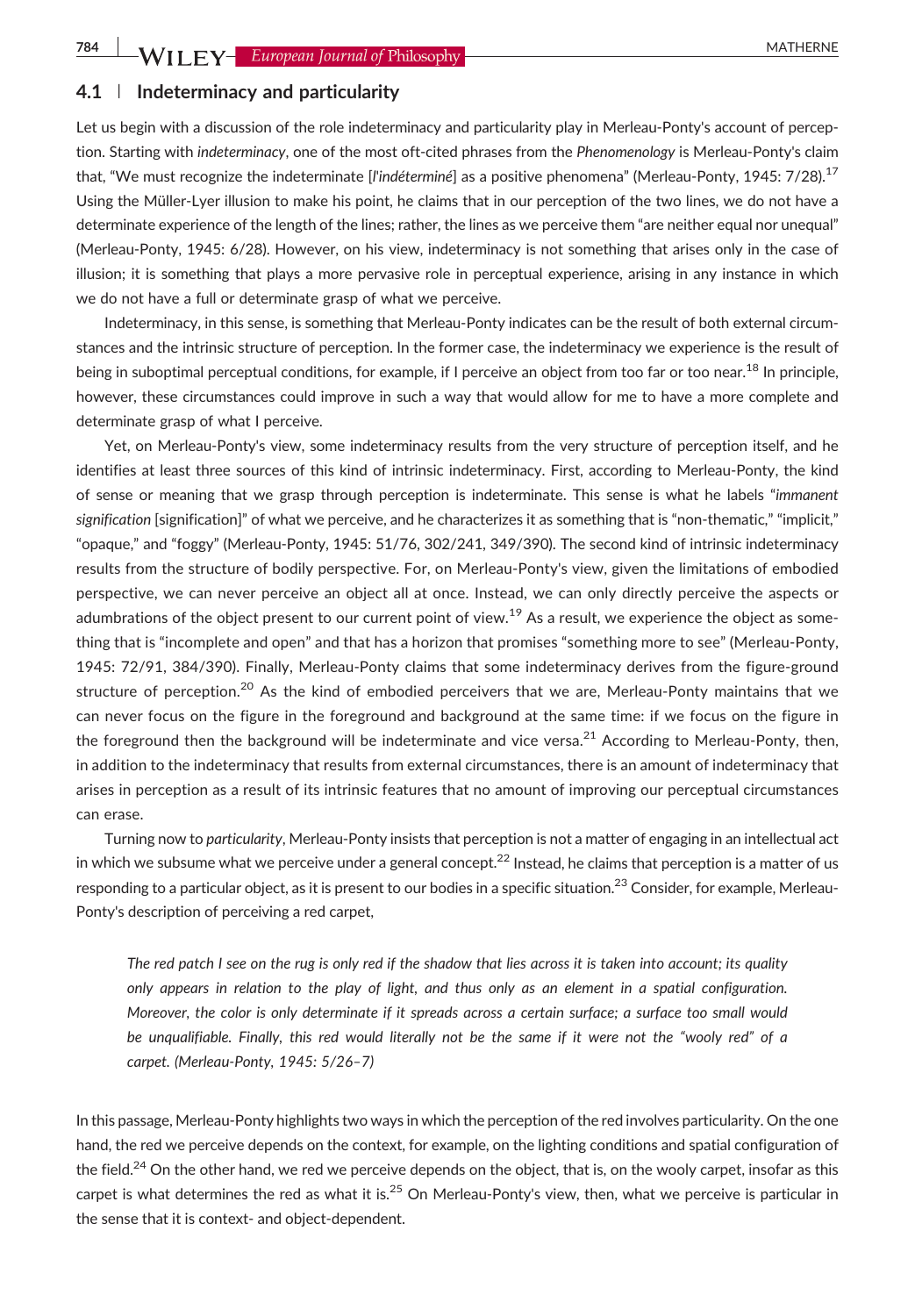In light of Merleau-Ponty's commitments to the indeterminacy and particularity of perceptual phenomena, the worry would seem to arise that thought, with its tendency towards generality, can only make what we perceive determinate and explicit in a way that falsifies it.

#### 4.2 | Objective thought

Further support for this negative reading of Merleau‐Ponty's position on thought can be gleaned from Merleau‐ Ponty's sustained criticism of what he calls "objective thought" in the Phenomenology.<sup>26</sup> According to Merleau-Ponty's characterization, the form of thinking involved in objective thought grasps things only in terms of "dichotomies," such as extension and thought, sign and signification, reason and cause, it‐itself and for‐itself, subject and object, and so forth (Merleau‐Ponty, 1945: 50/75–6, 334/376). Moreover, Merleau‐Ponty claims that objective thought is something that treats the world as something that is "ready‐made," that is, as a fully determinate "universe" that is occupied by fully determinate objects and fully determinate subjects (Merleau‐Ponty, 1945: 48/74, 50/75).

By Merleau‐Ponty's lights, the error of objective thought is twofold. To begin, he maintains that objective thought is something that remains "ignorant" of the perceptual phenomena in which it is founded (Merleau‐Ponty, 1945: 353/ 393, 468/507). To this end, he claims that rather than attending to the origin of the ideas of abstract thought in perception, objective thought focuses only on its own achievements, on its dualistic articulation of the ready‐made universe.

Yet, according to Merleau‐Ponty, it is not just that objective thought remains ignorant of its perceptual foundation; it, furthermore, "conceals" this foundation (Merleau‐Ponty, 1945: 280/318). By shunting all phenomena into its general dualistic categories, Merleau‐Ponty argues that objective thought "congeals" or "crystallizes" perceptual phenomena in a way that covers over their indeterminacy and opacity (Merleau-Ponty, 1945: 74/100). Thus, on Merleau-Ponty's view, objective thought does not just ignore but also conceals perception.

These criticisms of objective thought may thus seem to confirm the interpretation of Merleau‐Ponty's view of thought as something that can only fail to capture what we perceive.<sup>27</sup> However, this conclusion is warranted only if Merleau‐Ponty takes objective thought to exhaust all thought. Yet, as we shall now see, Merleau‐Ponty indicates that there are other forms of thinking that avoid the pitfalls of objective thought and are capable of elucidating perception.28

#### 4.3 | Non-distortive forms of thinking

We find Merleau-Ponty outlining what a non-distortive form of thinking would look like in the following passage about knowledge:

Knowledge ... preserve[s] and continue[s] our perceptual life even while transforming it. Knowledge ... sublimate[s] rather than suppress[es] our incarnation, and the characteristic operation of the mind is in the movement by which we recapture our corporeal existence rather and use it to symbolize instead of merely to coexist. (Merleau-Ponty, 1962: 7)<sup>29</sup>

Here, Merleau‐Ponty indicates that although the thought involved in knowledge is something that "transforms" perception, it can do so in a way that rather than "suppressing" perception, in fact, "preserves," "continues," "sublimates," and "recaptures" it. This kind of thought, Merleau‐Ponty suggests elsewhere, is "not a masquerade," but something that unmasks those perceptual phenomena in a productive way (Merleau‐Ponty, 1969: 69fn). These passages at least open the door to there being a form of thinking that does not distort perception as objective thought does but rather illuminates it.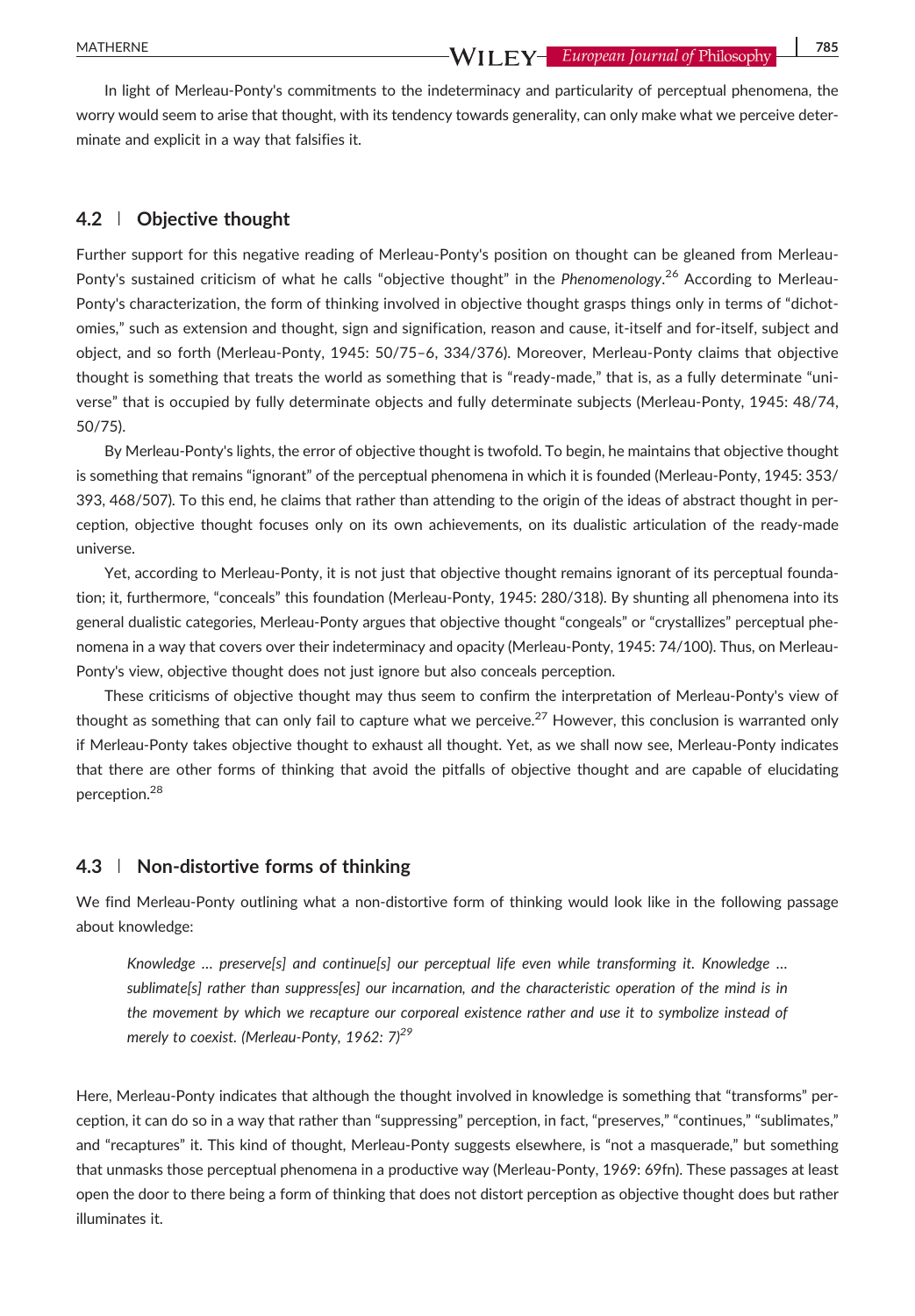786 WII FY- European Journal of Philosophy

Even still, the worry remains how these forms of thought could fail to suppress perception given the indeterminacy and particularity of what we perceive. By my lights, if we take a closer look at Merleau-Ponty's account of indeterminacy and particularity, then we will find that these features of perceptual phenomena are, in fact, consistent with the possibility of thought articulating what we perceive in a non-distortive way.

Let us start with indeterminacy. Although it is true that Merleau-Ponty thinks perception involves indeterminate elements, he does not think that perception is a wholly indeterminate affair. Rather, he attributes to perception a tendency to shift from what is indeterminate to what is (relatively) determinate. Indeed, Merleau‐Ponty suggests that "the phenomenon of 'indeterminacy' [bougé]" is a dynamic one in which "the forces that inhabit this scene, seek equilibrium, and carry it toward the more determinate" (Merleau‐Ponty, 1945: 51/77). On his view, then, even in perception, we are not typically content with an experience of indeterminacy, but rather our perceptual experience tends towards something more determinate, that is, toward having a fuller or clearer grasp of what we perceive.

Indeed, this point about the tendency toward determinacy is one that he emphasizes in his analysis of three pervasive perceptual phenomena: attention, depth, and perceptual constants. In his analysis of attention, Merleau‐Ponty maintains that the objects in our perceptual field present themselves to us in an "ambiguous sense ... as needing-tobe-determined" (Merleau-Ponty, 1945: 33/55). By attending to the object, he claims that we then "develop and thematize" that "indeterminate horizon" (Merleau‐Ponty, 1945: 33/55). Meanwhile, in his account of depth, he asserts that,

Depth is born before my gaze because my gaze attempts to see something. But what is this perceptual genius at work in our visual field that always tends toward the more determinate? … The gaze is this perceptual genius … who knows how to give to things the correct response that they are waiting for in order to exist in front of us. (Merleau‐Ponty, 1945: 274–276/312–313)

As we see in this passage, on Merleau‐Ponty's account, depth perception is made possible by our gaze making what we perceive more determinate by correctly organizing it three-dimensionally. Finally, in his analysis of perceptual constants, that is, our ability to perceive a property or object as constant in spite of its varying appearances, he indicates that what is at issue is "how a determinate form or size … can appear in front of me" (Merleau‐Ponty, 1945: 313/353). He then argues that what allows for a property or an object to appear as constant and more determinate is our body's understanding of how constant properties or objects appear in certain perceptual conditions.

To be sure, on Merleau‐Ponty's view, there are limits to the process of determination in perception. Some perceptual phenomena, like the Müller‐Lyer illusion, resist any kind of determination. Yet it seems that this is precisely one of the reasons that these phenomena fascinate us: They contravene the tendency toward determinacy that we take for granted in ordinary perception. So too in cases where the determinacy is the result external circumstances, even if we improve our circumstances, we will never have a completely determinate experience of what we perceive. This is because the forms of indeterminacy that are intrinsically built into perception place limits on how determinately perceptual phenomena can ever be experienced. Nevertheless, within these boundaries, Merleau‐Ponty indicates that in perception itself, for example, through attention and exploration, we can gain a more determinate grasp of what we perceive.

For Merleau‐Ponty, then, although perception involves indeterminacy, it, at the same time, involves a tendency towards determinacy. What this, in turn, means for his account of thought is that just because thought makes what we perceive determinate does not mean that it necessarily falsifies perception; it, instead, thereby takes up a tendency that is already present in perception (see Section 6).

As for the concern that the generality of thought distorts the particularity of perception, it is important to recognize that here too although Merleau‐Ponty thinks that perception involves particularity, he does not conceive of it in entirely particular terms. To the contrary, Merleau‐Ponty indicates that there is a kind of generality that is built into perception itself. As he makes clear inThe Visible and Invisible, in order to understand the relationship between perception and thought we need to consider,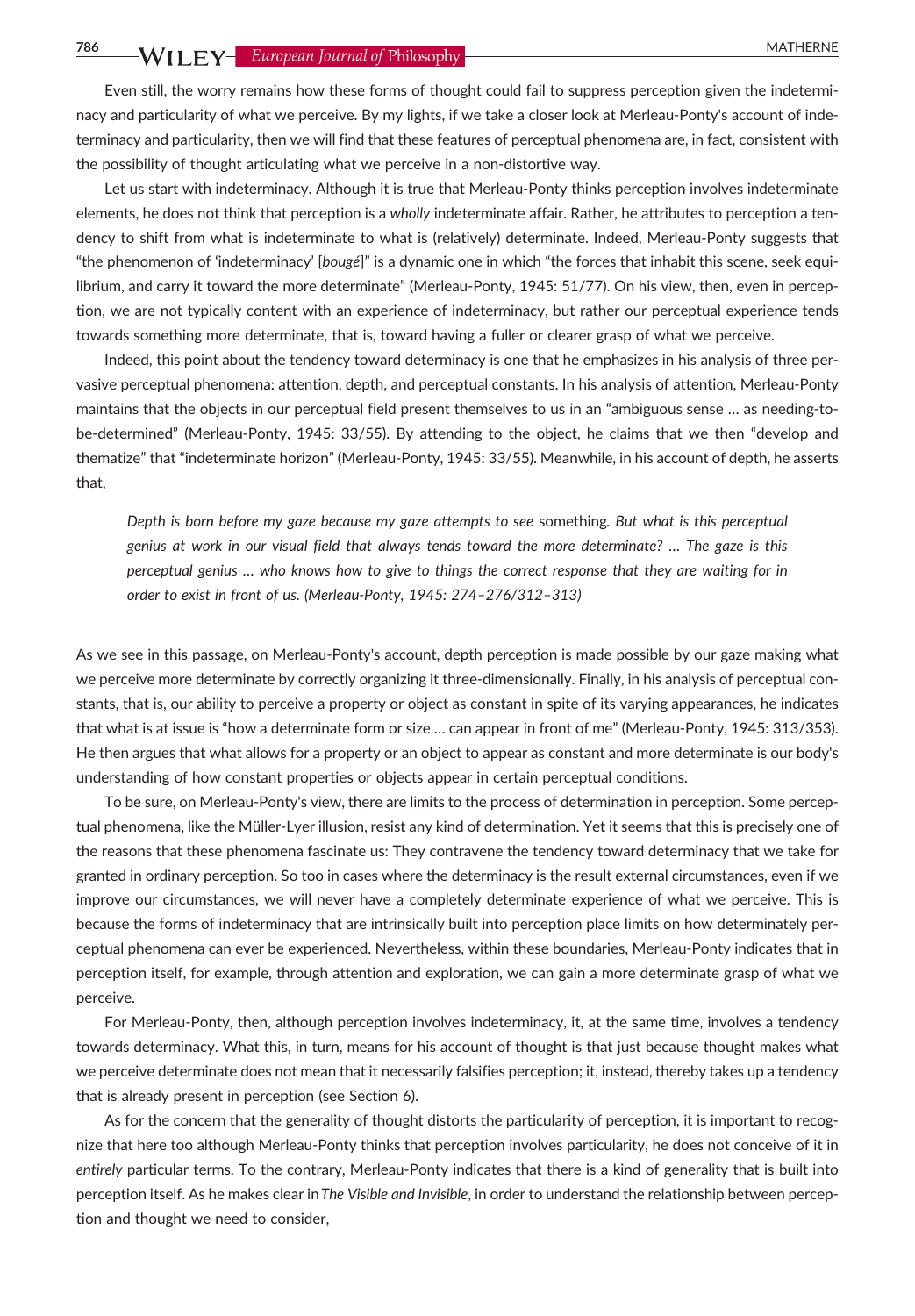how the "ideas of intelligence" are initiated ... and in particular by what miracle a created generality, a culture, a knowledge come to add and to recapture and rectify the natural generality of my body and of the world. (Merleau-Ponty, 1964: 152, my emph.)<sup>30</sup>

On Merleau-Ponty's view, then, it is not the case that thought imposes generality on a generality-free perception; rather, the "created generality" of thought is something that draws on, indeed, "recaptures" and "rectifies," the "natural generality" involved in perception. More specifically, as I now hope to show, Merleau-Ponty offers a two-tiered account of this natural generality, which turns, first, on the notion of "style" as the natural generality that obtains for an individual, and, second, on the notion of "structure" as the natural generality that obtains across multiple individuals.

Looking first to style, Merleau‐Ponty uses style in a somewhat unusual way in this setting. Often we think of style as something that unifies several different objects; however, in this context, Merleau‐Ponty treats style as something that unifies together the various aspects of an individual:

Just as a human being manifests the same affect essence in his hand gestures, his gait, and the sound of his voice, each explicit perception in my journey through Paris – the cafés, the faces, the poplars along the quays, the bends of the Seine – is cut out of the total being of Paris, and only serves to confirm a certain style or a certain sense of Paris. (Merleau-Ponty, 1945: 294/332-3) $^{31}$ 

He extends this point to mundane objects as well, arguing that even a piece of wood has a style (see Merleau‐Ponty, 1945: 476/514). In this vein, he conceives of a style as a particular "manner of being" or "form of existence" that is manifest through and unifies together that individual's various aspects (Merleau‐Ponty, 1964: 132; 1945: 333/374). Moreover, insofar as a style is something that belongs to an individual as such, Merleau-Ponty claims that it is "inimitable," that is, something that belongs to it and it alone (Merleau‐Ponty, 1964: 132).

On Merleau‐Ponty's view, style, in this sense, counts as a form of generality because it allows us to encounter an individual as the same regardless of which of its properties we attend to or in which circumstances we encounter it. As Merleau‐Ponty tends to make this point, the style of an individual sets up a "system of equivalences" in which we can perceive its different aspects and appearances as "equivalent" insofar as they manifest that unique style (Merleau‐Ponty, 1960: 54). The style of a red dress, for example, sets up a system of equivalents that make it possible for me to encounter the same dress, regardless of if I attend to its red color, silken texture, or a‐line cut or if I see it in the store, reach for it in my closet, or feel it swish as I dance.

Merleau-Ponty furthermore maintains that the generality of style is a natural or "preconceptual generality" (Merleau‐Ponty, 1969: 44fn). He takes this to be the case because unlike conceptual forms of generality, which are ideal and can be separated from the individuals that fall under them, the preconceptual generality of style is something that is inseparable from the individual. So understood, style is not an idea that has its seat in the intellect; it is natural and preconceptual in the sense that it "inhabits" and is "embodied" by the object itself (Merleau‐Ponty, 1945: 333/375).

There is, however, one final point to make about Merleau‐Ponty's account of style and its connection to the horizon, which will pave the way for our analysis of structure. According to Merleau‐Ponty, an object's style is what opens up the horizon that is available to our perspective:

a style, allusive and elliptical like every style, but like every style inimitable, inalienable, an interior horizon and an exterior horizon between which the actual visible is a provisional partitioning. (Merleau‐Ponty, 1964: 132)32

In this passage, Merleau-Ponty draws on Husserl's analysis of horizons in Experience and Judgment (1939), according to which an "interior" horizon includes the possible experiences we can have of the focal object, and the "exterior" horizon encompasses the possible experiences we can have of other objects that are related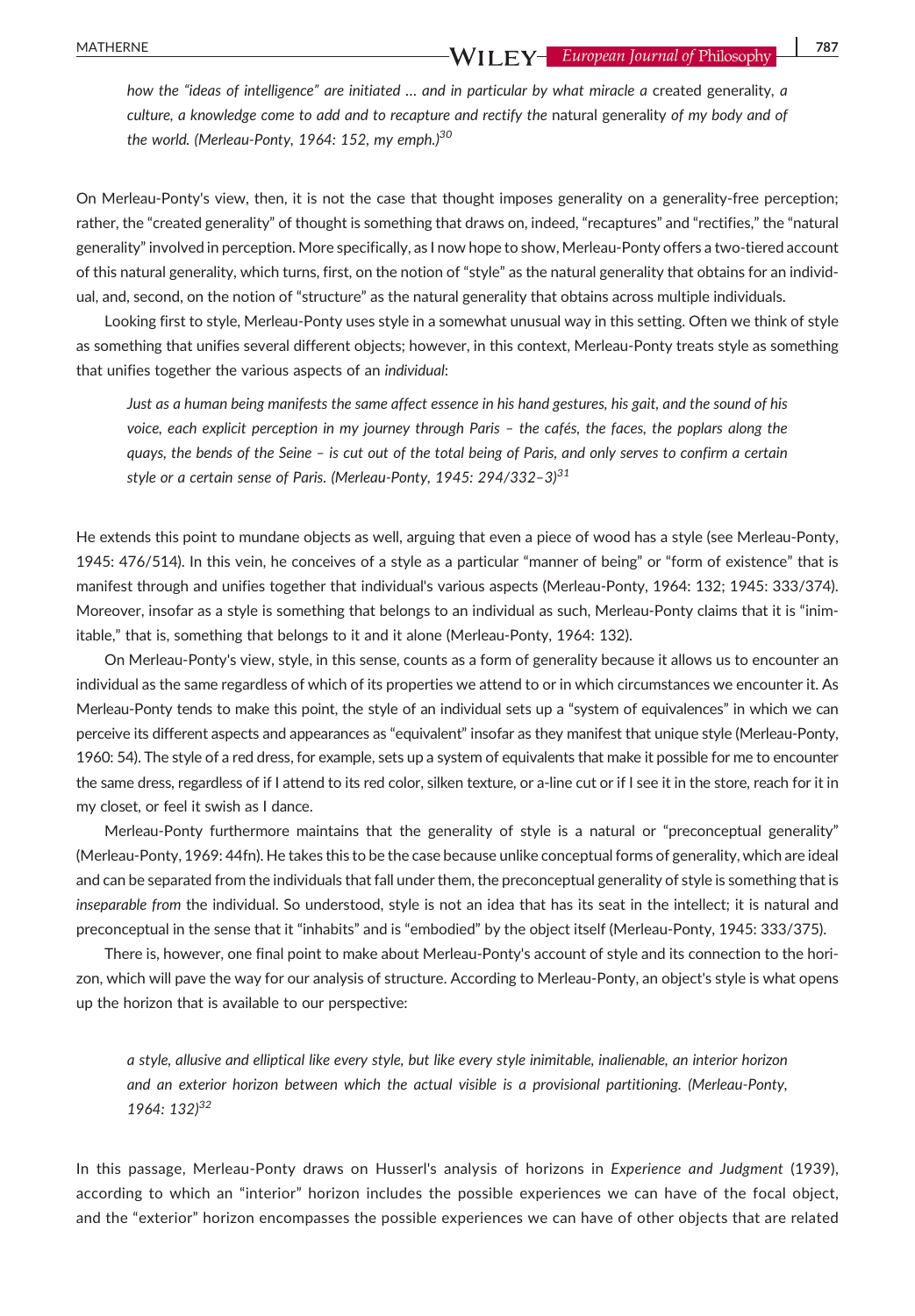to the focal object.<sup>33</sup> What Merleau-Ponty then adds is the idea that it is the style of an object that opens up these horizons.

The claim that the style of an object opens up its interior horizon is one we touched on above. Insofar as the style of an individual is what unifies together all its various aspects, all possible experiences we can have of that individual will be experiences of that unique style. And one way to think of the natural generality of style is as something that enables us to encounter the individual as the same across all possible experiences in the interior horizon.

Matters are more complicated, however, when we turn to the exterior horizon for, as we saw earlier, on Merleau-Ponty's view, the style of an object is something "inimitable," that is, something that belongs to it uniquely and is not shared by other objects. On his view, then, the focal object and the objects in its exterior horizon cannot share one and the same style. Consider the red dress again. Merleau‐Ponty claims it is,

a punctuation in the field of red things, which includes the tiles of roof tops, the flags of gatekeepers and of the Revolution, certain terrains near Aix or in Madagascar, it is also a punctuation in the field of red garments, which includes, along with dresses of women, robes of professors, bishops, and advocate generals, and also in the field of adornments and that of uniforms. (Merleau‐Ponty, 1964: 132)

The red dress's exterior horizon thus includes the other objects in the field of red things and red garments; however, it cannot be related to these other objects in virtue of having the same style as they do. Instead, as I read Merleau‐ Ponty, what allows for the red dress to be related to the other objects in its exterior horizon is the fact that they all share the second form of generality, namely, a common structure.

The kind of structure at issue here is what Merleau-Ponty describes as the "physiognomy" or "Gestalt" of a property of an object, for example, the structure of a color or a shape.<sup>34</sup> And this structure is one that can be shared by multiple individuals, for example, a blue bottle, blue vase, and blue blouse share the structure of the color blue. Moreover, Merleau‐Ponty maintains that we have certain patterns of motor behavior that are geared into these structures. More technically, following Husserl, Merleau-Ponty labels these patterns of motor behavior "typics," and he maintains that they are "synchronized" with perceptual structures (Merleau-Ponty, 1945: 330/372).<sup>35</sup> For example, Merleau-Ponty suggests that the color blue has a certain inviting structure and that we have a typic for this structure, that is, a kind of "blue behavior" that involves being drawn toward the blue item (Merleau‐Ponty, 1945: 217/254). Or to take another example, he maintains that the structure of the color red involves a physiognomy of "effort" or "violence" and that the typic correlated with this structure involves some kind of aversive behavior (Merleau‐Ponty, 1945: 218– 9/255–6). And, on his view, these typics will be elicited whenever we see an object with the relevant color, for example, whether I look at the blue bottle, blue vase, or blue blouse, I will respond with a similar pattern of motor behavior. Thus, for Merleau‐Ponty, a structure is the physiognomy or Gestalt of a property that our bodies respond to via a typical pattern of motor response, that is, via a typic.

Returning now to the exterior horizon, on my reading, it is a similarity in these structures that allows objects to be related to one another in the exterior horizon. For example, the red dress resembles the red rooftop tiles, red flags, and red terrain of Madagascar because they all share a similar red structure that invites a similar behavior from us. To be sure, as we saw above, Merleau‐Ponty does not think that the red of the dress is the exact same as the red of the tiles, flags, and terrain. Nevertheless, it is enough for an object to be included in the exterior horizon of another that they share a similar structure.

Although this discussion of structure helps explain Merleau‐Ponty's view of the organization of the exterior horizon, it also helps clarify the sense in which structure also qualifies as a form of natural generality. For, in virtue of belonging to the physiognomy of the object itself, these structures are "natural." However, these structures also count as forms of generality because they allow us to experience multiple objects as similar to one another, for example, I experience the red dress, red tiles, and red flags as similar in virtue of them sharing the structure of the color red. For Merleau‐Ponty, then, structure is another form of natural generality, which allows us to experience a focal object and the objects in its exterior horizon as similar to one another.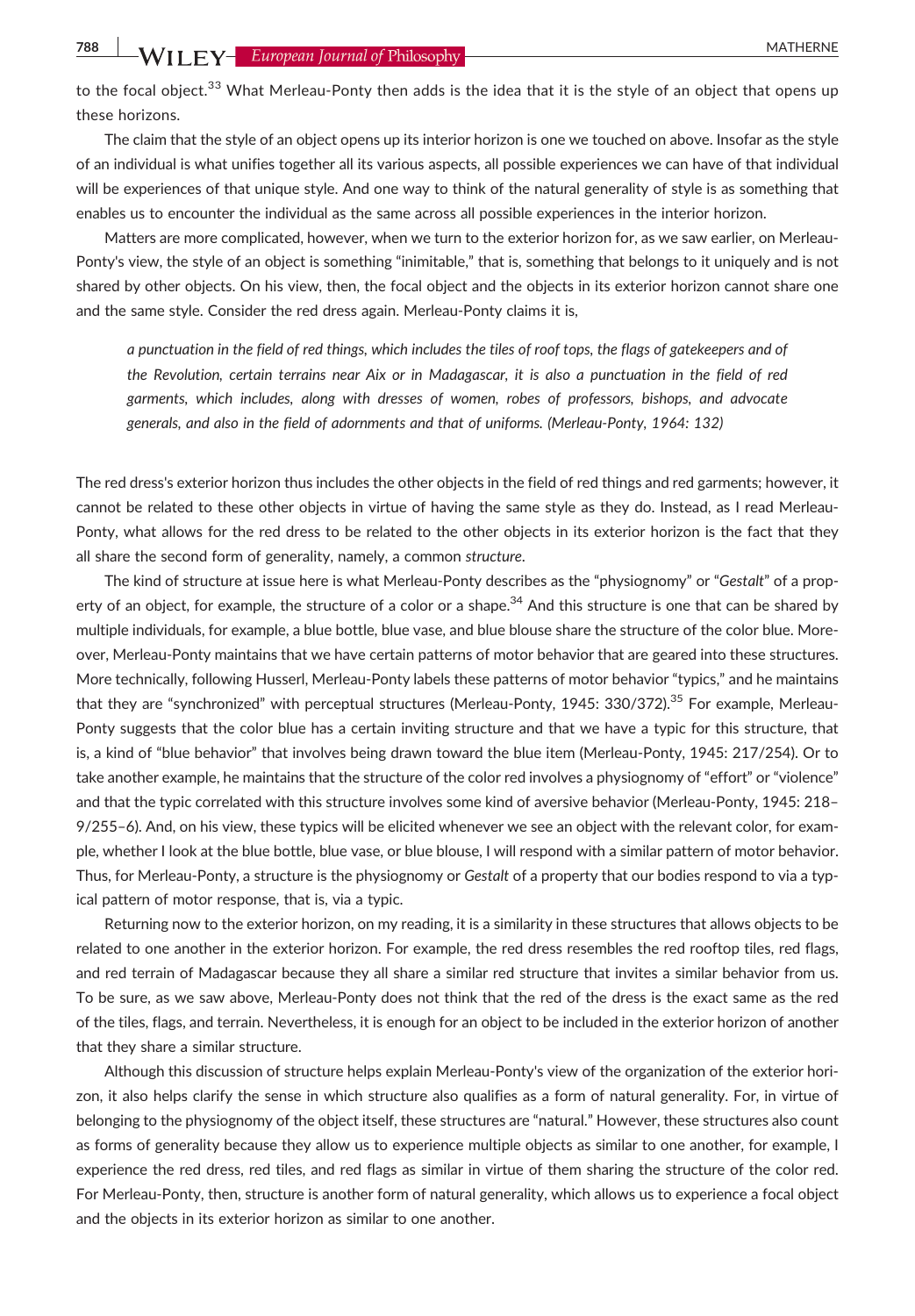Stepping back, Merleau-Ponty offers a two-tiered account of natural generality. On the first level, style is a natural form of generality that enables us to experience an individual as the same, regardless of which of its properties, we perceive and in which circumstance we perceive it. This is the kind of generality that extends across the interior horizon. On the second level, structure is a natural form of generality that enables us to experience multiple individuals as the same in the more restricted sense of being similar in virtue of sharing properties with a similar physiognomy in common. This generality extends over the exterior horizon.

This discussion of natural generality and style is relevant for our purposes because it reveals that although Merleau-Ponty thinks that perception involves bodily engagement with particular objects in particular situations, this particularity does not exclude generality. Instead, he thinks that the particularity of perception is consistent with the natural generality of style and structure. This being the case, the objection that thought simply in virtue of articulating what we perceive in general terms necessarily distorts it need not follow from the particularity of perceptual phenomena. Instead, recognizing that perception already involves generality paves the way for thought, at least in some form, to involve a kind of generality that is continuous with and capable of elucidating what we perceive.

In the end, even though Merleau-Ponty is committed to the indeterminacy and particularity of perception, I hope to have shown that this does not, therefore, mean that thought, in virtue of making what we perceive determinate and explicit through general means, is necessarily distortive. Instead, by attending to the details of Merleau‐Ponty's account of indeterminacy and particularity, we find that there are features of perception itself that are amenable to being articulated through the determinacy and generality of thought. Though Merleau‐Ponty does not think objective thought can fulfill this demand, nevertheless, as we saw above, he thinks there is a kind of thought involved in knowledge that rather than suppressing what we perceive, can preserve, continue, and recapture it, even while transforming it. And it is within this positive framework that I now want to turn more directly to the topic of abstract thought and consider the way in which the foundational relation between abstract thought and perception can play out in a non‐ distortive way in mathematics and natural science.

## 5 | THE MAKING‐DETERMINATE AND MAKING‐EXPLICIT PROCESS

Recall that, on Merleau‐Ponty's view, thought and perception stand in the two‐way relation of foundation, according to which thought makes what we perceive determinate and explicit and what we perceive is made to appear in thought. Let us now consider how this can manifest in a non‐distortive way in the case of abstract thought.

In order to explicate the process by means of which abstract thought makes what we perceive determinate or explicit, it will be helpful to recall Merleau‐Ponty's characterization of theoretical knowledge:

Knowledge ... preservels) and continuels) our perceptual life even while transforming it. Knowledge ... sublimate[s] rather than suppress[es] our incarnation, and the characteristic operation of the mind is in the movement by which we recapture our corporeal existence rather and use it to symbolize instead of merely to coexist. (Merleau‐Ponty, 1962: 7, my emph.)

For Merleau-Ponty, then, what it means for abstract thought to make perception determinate and explicit in a nondistortive way is for it to develop symbols, which at once preserve and transform what we perceive. More specifically, as we shall see below, on Merleau-Ponty's view, abstract thought develops symbols, or what we earlier called definitions, which, on the one hand, preserve the structures of perception, whereas, on the other hand, transforming those structures into something universal, systematically significant, and intersubjectively accessible. And, as we shall also find, he indicates that the key to doing this in a way that does not suppress those perceptual structures is by adopting an attitude in which we are aware that these symbols do not swing free from their perceptual foundation but rather have they significance they do in virtue of referring to perceptual phenomena.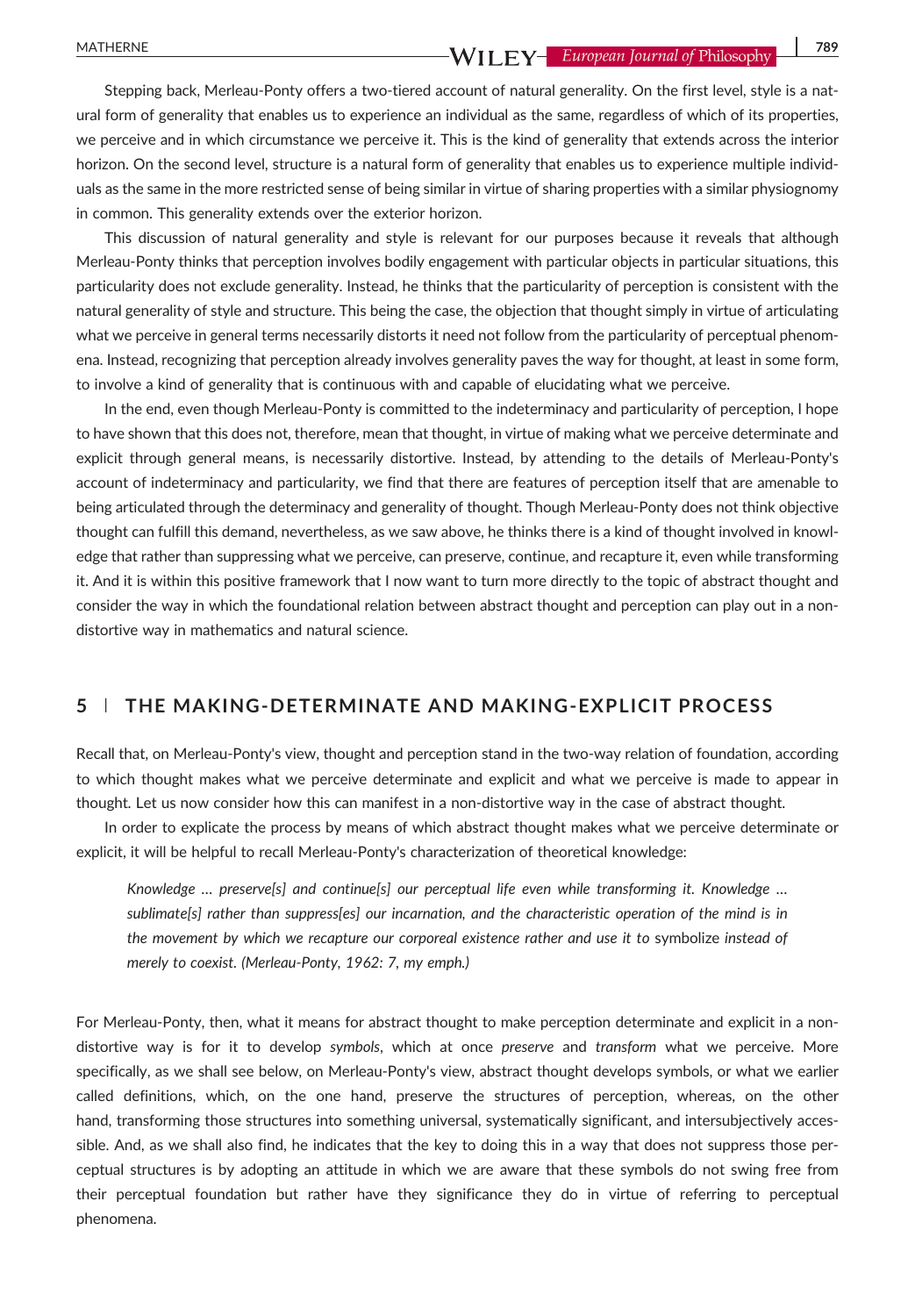In order to tease out the details, let us consider Merleau-Ponty's account of the preservative and transformative features of the symbols of abstract thought, in turn. Beginning with the idea of preservation, according to Merleau-Ponty, in general, abstract thought preserves the sense or meaning of what we perceive. More specifically, he claims that the symbols of abstract thought bring about the "transmutation of sense [sens] into signification [signification]", where the sense is something implicit and indeterminate, and the signification is something explicit and more determinate (Merleau-Ponty, 1969: 48, transl. modified).<sup>36</sup> This is why, in the Phenomenology, Merleau-Ponty claims that the abstract thought of mathematics and natural science involves the "second-order expression" of the sense of perception (Merleau‐Ponty, 1945: lxxii/9).

According to Merleau‐Ponty, this process needs to be in place for the symbols of abstract thought to "mean" or "signify" anything at all. As he makes this point about formalization,

however far one proceeds with formalization [in thought], its signification remains in suspension, actually means nothing, and has no truth at all unless we refer its superstructures back to visible objects. To signify … is therefore accomplished only when that something's constructions are applied to the perceived as the source of signification. (Merleau‐Ponty, 1969: 106)

As Merleau‐Ponty indicates here, the formal symbols we develop in mathematics and natural science abstract thought are "superstructures" that are able to mean or signify anything only in virtue of referring to the more fundamental sense of perception. In this vein, he claims science involves

the making explicit or the bringing to life of the pre‐scientific life of consciousness that alone gives the operations of science their full sense and to which these operations always refer. This is not an irrational conversion, but rather an intentional analysis. (Merleau‐Ponty, 1945: 59/86)

On Merleau‐Ponty's view, in abstract thought, the sense of perception does not undergo an "irrational conversion" but rather an "intentional analysis," insofar as abstract thought intends or refers to the sense implicit in perception and aims only to analyze that sense in a way that makes it explicit and more determinate.

Now the fact that the symbols of abstract thought draw their meaning from and stand in an intentional relation to perception is something that objective thought covers over. However, in the kind of abstract thought that does not suppress but rather recaptures perception, we remain mindful of this. That is to say, in this form of abstract thinking, we adopt an attitude in which we are aware that what we perceive is the foundation on which mathematics and science is built and so take this as our ultimate point of orientation.

At the most basic level, then, Merleau-Ponty takes the symbols of abstract thought to preserve the sense of perception; however, we need to ask, more specifically, what kind of sense is preserved: style or structure? Given that, on Merleau‐Ponty's view, abstract thought is not interested in the particular for its own sake but rather in it as a universal and invariant features of the particular that remain the same across the system of all possible experience, it stands to reason that he takes abstract thought to be oriented toward structure, as the generality that connects multiple individuals together rather than style, as what governs a single individual.<sup>37</sup> The orientation of mathematics and natural science structure rather than style is, in turn, borne out by Merleau‐Ponty's analysis of specific examples, three of which we shall now consider. And by working through each of these examples, I hope to clarify his account not only of the role the preservation of structure plays in mathematics and natural science, but also how abstract thought can adopt an attitude that differs from the attitude of objective thought.

The first example is the example of the geometrical construction of a triangle that Merleau-Ponty offers in "The Cogito" chapter of the Phenomenology:

I am thinking of the triangle (the three‐dimensional space to which it is supposed to belong, the extension of one of its sides, and the parallel that can be drawn from one of its vertexes to the opposite side), and I see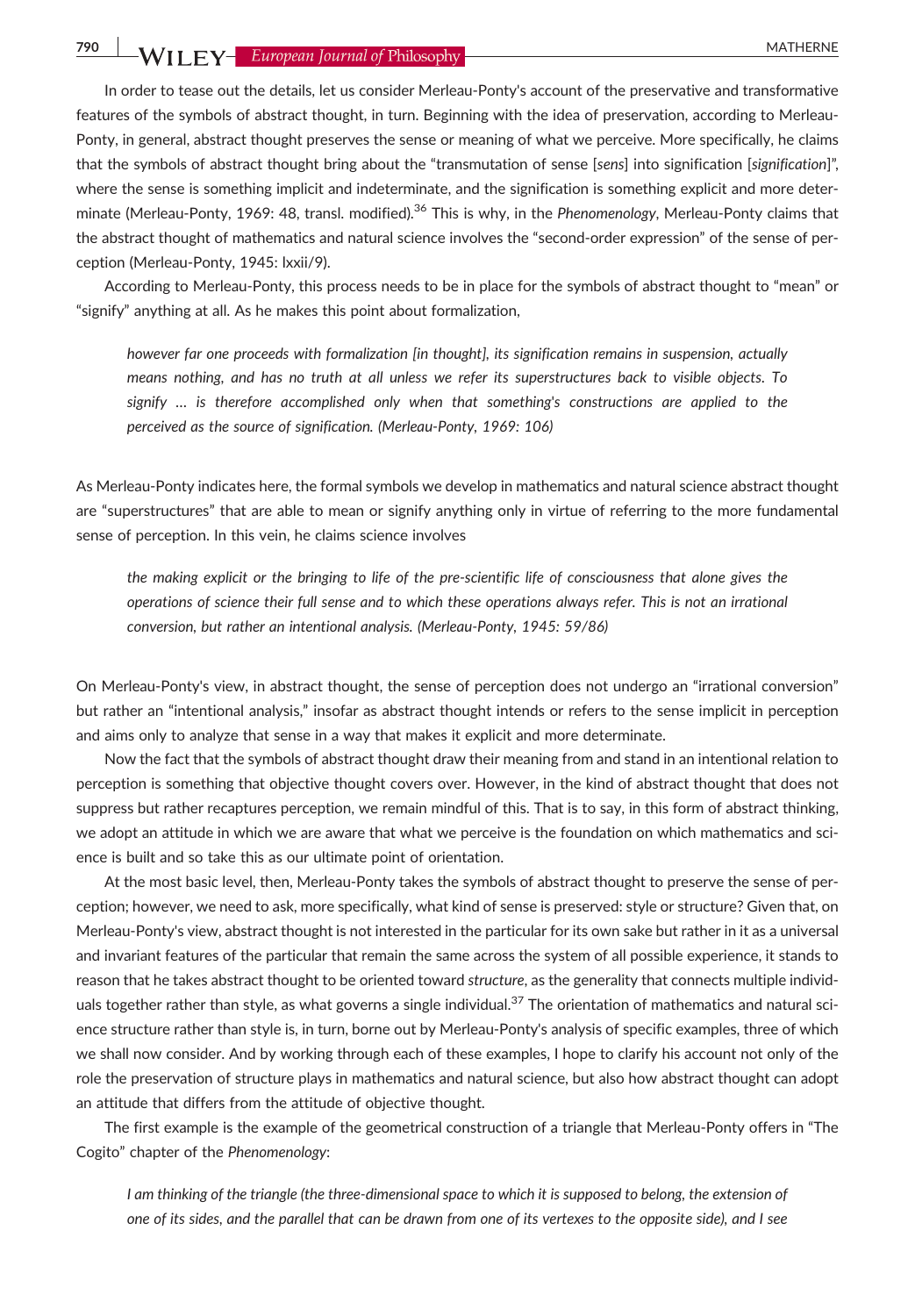that this vertex and these lines form a sum of angles equal to the sum of the triangle's angles and equal, on the other hand, to two right angles. (Merleau-Ponty, 1945: 403/443)<sup>38</sup>

In this construction, we, in abstract thought, move from knowledge of a triangle as a three-sided enclosed figure whose interior angles equal 180° to the further knowledge that a line drawn through the vertex of the triangle results in three angles also equal to 180°.

According to Merleau‐Ponty, in order to prove this theorem, we cannot proceed in a wholly "analytic" fashion because the theorem is not analytically contained in the definition of the triangle (Merleau-Ponty, 1945: 404/444). Instead, we must arrive at this theorem though the "act" of construction itself (Merleau‐Ponty, 1945: 404/444). However, on Merleau-Ponty's view, this constructive act is not aimed at some abstract idea or "formal essence" of a triangle but rather at the "concrete essence," that is, the "structure," "physiognomy," or "Gestalt" of the triangle in front of us (Merleau-Ponty, 1945: 404/444, 406/446). He takes this to be the case because he thinks that it is that physiognomic structure that contains or "has" what is "necessary" about the triangle (Merleau‐Ponty, 1945: 407–8/445). By Merleau-Ponty's lights, it is thus the structure of the real triangle involved in the construction that reveals to us what properties the triangle necessarily has and which hold for all triangles. Accordingly, on Merleau‐Ponty's view, this geometric process of construction is one in which we make determinate or explicit the implicit sense involved in the structure of the triangle:

The construction makes explicit the possibilities of the triangle being examine, not according to its definition and as an idea, but according to its configuration and as the pole toward which my movements are directed. (Merleau‐Ponty, 1945: 405/445)

Although Merleau‐Ponty takes this to be a description of what the geometer, in fact, does in construction, it is possible for the geometer to conceive of this process in different ways. In the attitude of objective thought, the geometer will take herself, as a fully determinate subject, to be uncovering the fully determinate properties of the fully determinate idea of the triangle. If, however, the geometer adopts a more phenomenological attitude á la Merleau‐Ponty, then she will realize that the truths she, as an embodied agent, uncovers ultimately refer to and draw from the less determinate, implicit sense of the physiognomy of the triangle. To be sure, in her construction, she still uses abstract symbols to articulate what is universal and necessary about triangles; however, she does so in a way that involves bearing in mind the foundation of geometry in the perceived world.

Turning now to arithmetic, the second example we shall consider is of Gauss's formula for summing prime numbers: Σ $\eta=\frac{\eta}{2}(\eta+1)$ , which Merleau-Ponty discusses in T*he Prose of the World.<sup>39</sup>* According to Merleau-Ponty, in order to arrive at this formula, one must perceive something about the "structure of the series of numbers":

I must notice that the progression from 1 to 5 is exactly symmetrical with the regression from 10 to 5, so that I can then conceive a constant value of the sums  $10 + 1$ ,  $9 + 2$ ,  $8 + 3$ , etc., and, finally, so that I can decompose the series into pairs each equal to (η+1), whose total can only be equal to  $\frac{\eta}{2}$ . (Merleau-Ponty, 1969: 125–6)

On Merleau‐Ponty's view, then, what Gauss's formula does is make explicit this meaningful structure, which we implicitly perceive in the Sequence 1–10, for example, written on a page. As he puts it, Gauss's formula provides us with a "restructuring" of what "was announced in the vectors of the initial structure", a restructuring that makes the implicit sense of the structure explicit (Merleau‐Ponty, 1969: 126). Once again, however, insofar as this formula is meant to capture what is true of numbers as such and not just of the sequence we have in front of us, the sense that the formula makes explicit is better understood as a structure rather than a style. And although the mathematician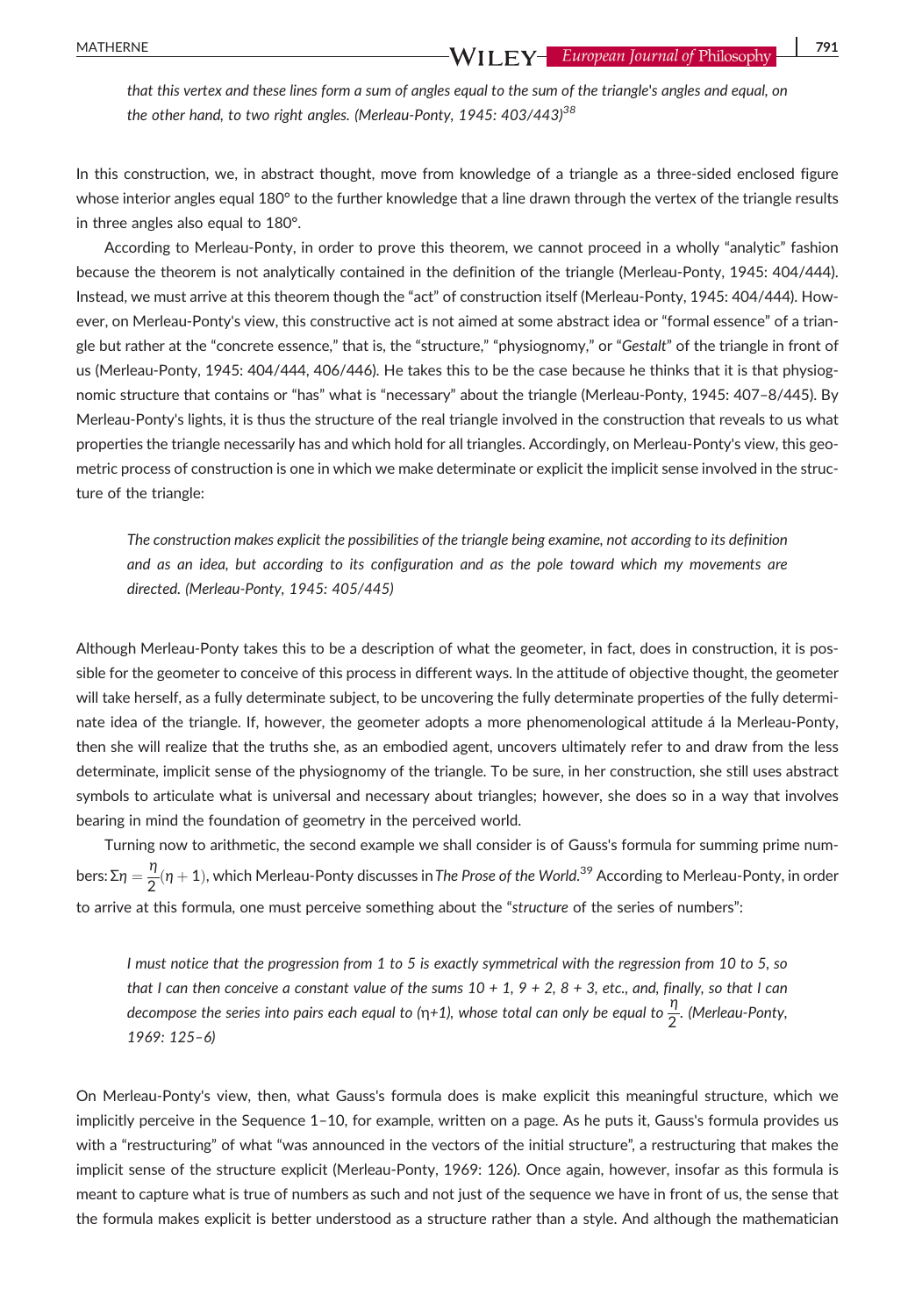could, again, adopt the attitude of objective thought and forget the perceptual foundation of this process of formalization, if she, instead, remains attentive to this foundation, then her efforts in abstract thought would not necessarily suppress perception.

The third and final example we shall consider also appears in The Prose of the World and it is Galileo's law of free fall, which states that bodies uniformly accelerate in the same way and that the distance that they fall is proportional to the square of the elapsed time (Merleau‐Ponty, 1969: 105). According to Merleau‐Ponty, the signification of this law "can in principle appear only through the concrete shapes which it unifies", for example, in the downward motion of an orange and a cannonball dropped off the leaning tower of Pisa (Merleau‐Ponty, 1969: 105). As such, the meaning of the law is "inscribed" in the concrete structures of what we perceive, and the statement of the law is a symbolic formulation of that inscribed significance (Merleau‐Ponty, 1969: 105). Yet insofar as the law of free fall reflects what pertains to physical bodies as such, then it is not something that signifies the style of the orange and cannonball but rather the structure of falling bodies more generally. Thus also in the case physics, it is the structure of what we perceive, which provide its symbolic formulations with their significance. And, once more, if the physicist abandons the prejudices of objective thought and remains mindful of the fact that the meaning of her statements are drawn from the sense of perceptual structures, then she would be engaging in the form of abstract thought that preserves what we perceive in a nondistortive way.

Ultimately in all three cases, we find that, on Merleau‐Ponty's view, the symbols and definitions that we come up with in abstract thought derive their meaning from the perceptual structures that they, in turn, make determinate and explicit. In this way, the symbols and definitions of abstract thought preserve the meaning of those perceptual structures by presenting them in a more determinate and explicit way. And in each case, it is possible for abstract thought to preserve perception without suppressing it, if the thinker adopts not the attitude of objective thought, but rather the phenomenological attitude that remains attentive to the foundation of abstract thought in perception.

However, although the symbols of abstract thought preserve the meaning that is presented to us in perception, Merleau-Ponty also maintains that these symbols transform that sense. There are several ways in which they do so. To begin, Merleau‐Ponty claims that the process of signification in general is one in which, an operant and latent sense [sens] finds the emblems which should liberate it, making it manageable … and accessible to others (Merleau‐Ponty, 1969: 58, transl. modified).

The symbols of abstract thought, thus, transform the sense of perception into something that is more "manageable: and "accessible". That is to say, by "liberating" the implicit sense of perception from its perceptual conditions, the symbols of abstract thought turn that sense into something that is intersubjectively available for us to point to, talk about, argue over, and so forth.

Abstract thought further transforms perception by approaching it through a systematic lens. Recall that on Merleau-Ponty's view, abstract thought treats what we perceive here and now as a "particular case within the system of other possible situations" (Merleau‐Ponty, 1962: 7, see also Merleau‐Ponty, 1969: 107). In so doing, abstract thought does not focus on the particular per se but rather considers it with an eye to the broader system in which it is situated. Indeed, Merleau‐Ponty suggests that, in abstract thought, we do not just develop isolated symbols, but rather entire "signifying systems," for example, a Euclidean or Newtonian system, to try and capture the systematic significance of the particulars we perceive (Merleau‐Ponty, 1969: 75). We thus come to regard the particular in perception as situated in and full of consequences for a broader system. From this systematic perspective, abstract thought thus further transforms the structures familiar to us from perception into nodes within a system.

Once again, although this systematic perspective could align with the dualistic perception of objective thought, it is also possible to develop systematic perspectives in mathematics and natural science that respect the complicated relations between perception and abstract thought. Indeed, Merleau‐Ponty indicates that this latter possibility is actualized in relativity: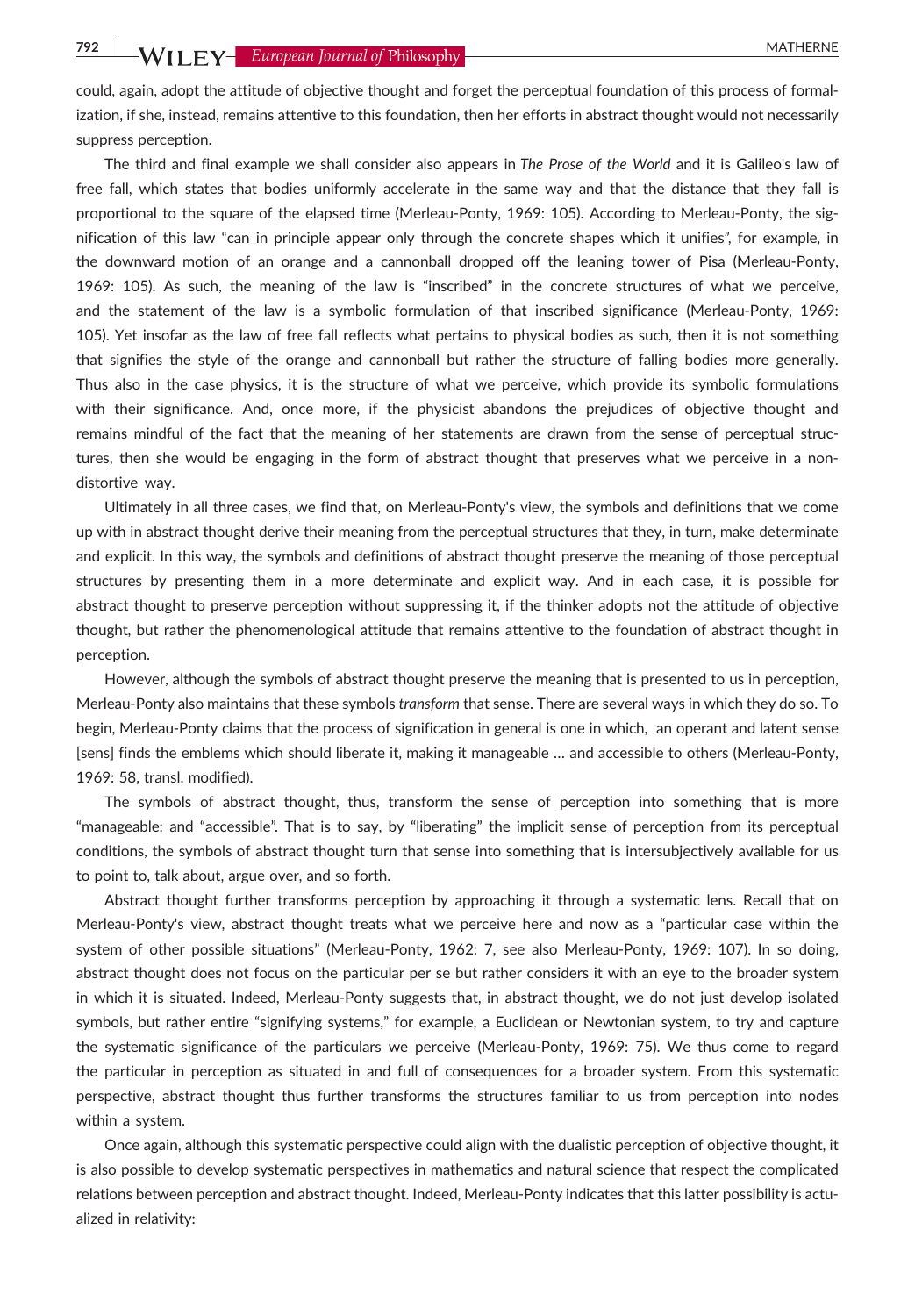The scientist of today, no longer cherishes the illusion that he is penetrating to the heart of things, to the object as it is in itself. The physics of relativity confirms that absolute and final objectivity is a mere dream by showing how each particular observation is strictly linked to the location of the observer and cannot be abstracted from this particular situation; it also rejects the notion of an absolute observer. (Merleau‐Ponty, 1948: 35–6)

This, however, is but one instance of the way in which abstract thought could offer a systematized analysis of perception in such a way that illuminates rather than suppresses it.

In sum, on Merleau-Ponty's view, there is a positive version of abstract thought, which unlike objective thought, can make the sense of what we perceive more determinate and explicit by means of symbols and definitions, which at once preserve the structures of perception and transform those structures into something more manageable, intersubjectively available, and systematic.

# 6 | THE MADE‐TO‐APPEAR RELATION

In order to complete our analysis of the foundational relation between perception and abstract thought, we now need to consider Merleau‐Ponty's claim that what we perceive is made to appear by abstract thought. Given our preceding analysis, we know that this, more specifically, involves the structure of what we perceive being made to appear in the symbols of abstract thought. A geometrical construction and a mathematical formula, for example, enable the sense that is latent in the structures we perceive to appear. Merleau‐Ponty often draws on Husserl to make this point, suggesting that, in thought, a "pure and, so to speak, still‐mute experience [is] brought to the pure expression of its own sense" (Merleau-Ponty, 1945: 228/264, quoting Husserl).<sup>40</sup>

This being said, it is important to recognize that, for Merleau‐Ponty, this need for what we perceive to be made to appear is not one that is imposed on it from the outside by thought; rather, it is one that arises from the side of perception. As we saw earlier, on Merleau‐Ponty's view, perception itself involves a tendency towards making perceptual phenomena appear in a clearer, fuller, and more determinate way. However, according to Merleau‐Ponty, given the nature of perception, there are limits to how clearly, fully, or determinately it can make phenomena appear. Perception, then, looks to thought with its further means of making perceptual phenomena determinate and explicit in order to fulfill its own demand.

As we saw earlier, according to Merleau-Ponty, the immanent sense that we grasp through perception is something that is "veiled," "opaque," and "foggy." Nevertheless, he claims that when we express that sense through the "signifying systems" of culture, for example, through language, art, mathematics, or science, we can elucidate that sense in a clearer and fuller way:

When one goes from the order of events to the order of expression … the same circumstances which we previously submitted to now become a signifying system. Hollowed out, worked from within, and finally freed from that weight upon us which makes them painful or wounding, they become transparent or even luminous, and capable of clarifying not only the aspects of the world which resemble them but the others too. (Merleau‐Ponty, 1960: 64)

To be sure, on Merleau‐Ponty's view, cultural expression can never fully clarify immanent senses; however, it can shed light on it in ways that perception cannot itself.

Though Merleau‐Ponty thinks language and art certainly aid in this process, as we have seen, he also accords the abstract thought of mathematics and science a significant role in this endeavor. Indeed, mathematics and natural science contribute in a unique way to this process insofar as the symbols and signifying systems we develop in them articulate phenomena in abstract and universal ways, which are meant to reflect what is true of those phenomena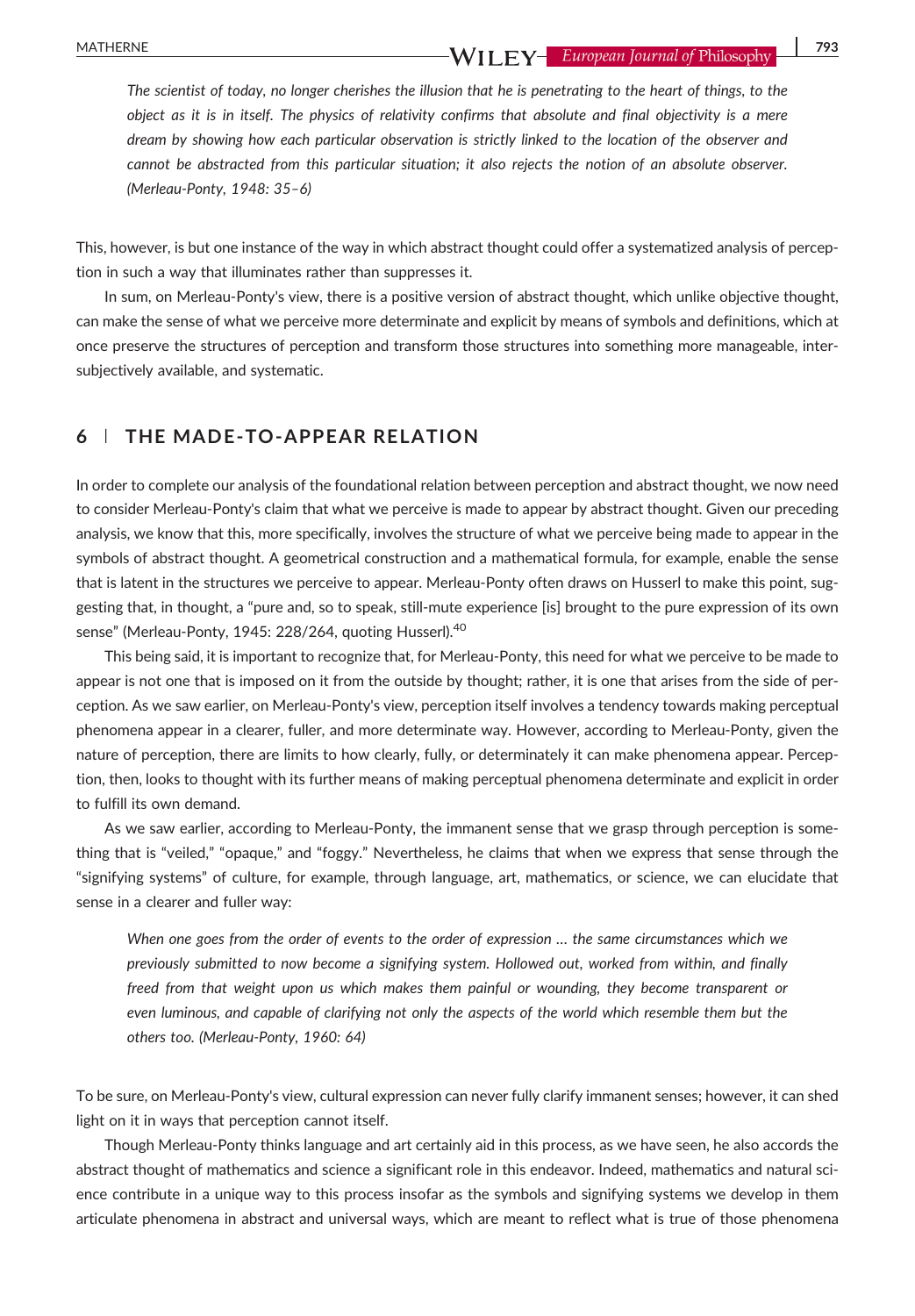794 WII FY- European Journal of Philosophy

for all people at all times. The abstract and universal approaches of the systems of mathematics and science thus fulfill the demand made by perception, to have phenomena appear in a clear, full, and determinate fashion in a distinctive and valuable way. To be sure, on Merleau‐Ponty's view, abstract thought can never do this in an entirely unambiguous way; the truths, symbols, and systems that we arrive at are only partial ones, which are open to revision over time.<sup>41</sup> Nevertheless, he thinks that the symbols of abstract thought can elucidate perceptual phenomena from its abstract, universal, and systematic perspective, and in so doing, contribute to fulfilling perception's own demand to make perceptual phenomena appear in a clear, full, and determinate fashion.

# 7 | CONCLUSION

My aim in this paper has been to show that in spite of suggestions to the contrary, Merleau‐Ponty does, indeed, have positive things to say about the sort of abstract thought involved in mathematics and natural science. To this end, I explored the two-way relation of foundation that Merleau-Ponty takes to hold between perception and abstract thought. In analyzing this relationship, I tried, on the hand, to clarify Merleau-Ponty's account of how abstract thought, when free from the limitations of objective thought, can make what we perceive determinate and explicit in a non‐distortive way. On the other hand, I attempted to show how, on his view, what we perceive, its indeterminacy and particularity notwithstanding, can be made to appear through thought in a way that is in keeping with the demands of perception itself.

However, as I have hinted at along the way, abstract thought is but one of the ways in which Merleau-Ponty thinks that the creative activities of culture give voice to the mute world of perception. And although his analysis of how other activities, like prose, painting, and philosophy have received more attention, his theory of abstract thought deserves no less attention as yet another rich modality of creative, cultural expression. In this spirit, it seems to me that we can say of abstract thought what Merleau‐Ponty elsewhere says about language, namely, that the analysis of it

should help us understand the more general order of symbolic relations and of institutions, which assure the exchange not only of thoughts but of all types of values, the co-existence of men within a culture. (Merleau-Ponty, 1962: 9)

Seen in this light, Merleau-Ponty's theory of abstract thought is in no way ancillary to his phenomenological project. To the contrary, insofar as he acknowledges that we are beings who are thrown not just into a natural world but into a cultural world as well, his analysis of abstract thought promises to shed light on his phenomenology of human experience as a whole.

#### ACKNOWLEDGMENTS

I would like to thank Dave Cerbone, Steve Crowell, Caitlin Dolan, Sacha Golob, Joe Kassman‐Tod, Leslie MacAvoy, Alva Noë, Mark Okrent, Joe Rouse, B. Rousse, Matt Shockey, Susanna Siegel, Dave Suarez, and an anonymous referee for their insight and feedback on earlier drafts of this paper.

#### ENDNOTES

- $1$  Here, Dreyfus is responding to Romdenh-Romluc's (2007) criticism of his view.
- <sup>2</sup> See Dreyfus (2006), McDowell (2007a), McDowell (2007b). See Schear (2013) for a discussion of this debate in the context of phenomenology.
- <sup>3</sup> Dreyfus (2000: 300–1, 2002).
- <sup>4</sup> Against Dreyfus's interpretation, both Romdenh‐Romluc (2007, 2010: Chapter 6, 2012) and Berendzen (2009, 2010) argue that, for Merleau‐Ponty, thought plays an important role in perception.
- <sup>5</sup> See Hass (2008: Chapters 6–7), Romdenh-Romluc (2010: Chapter 7), and Walsh (2017) for a discussion of Merleau-Ponty's views regarding the relationship between thought, language, and expression.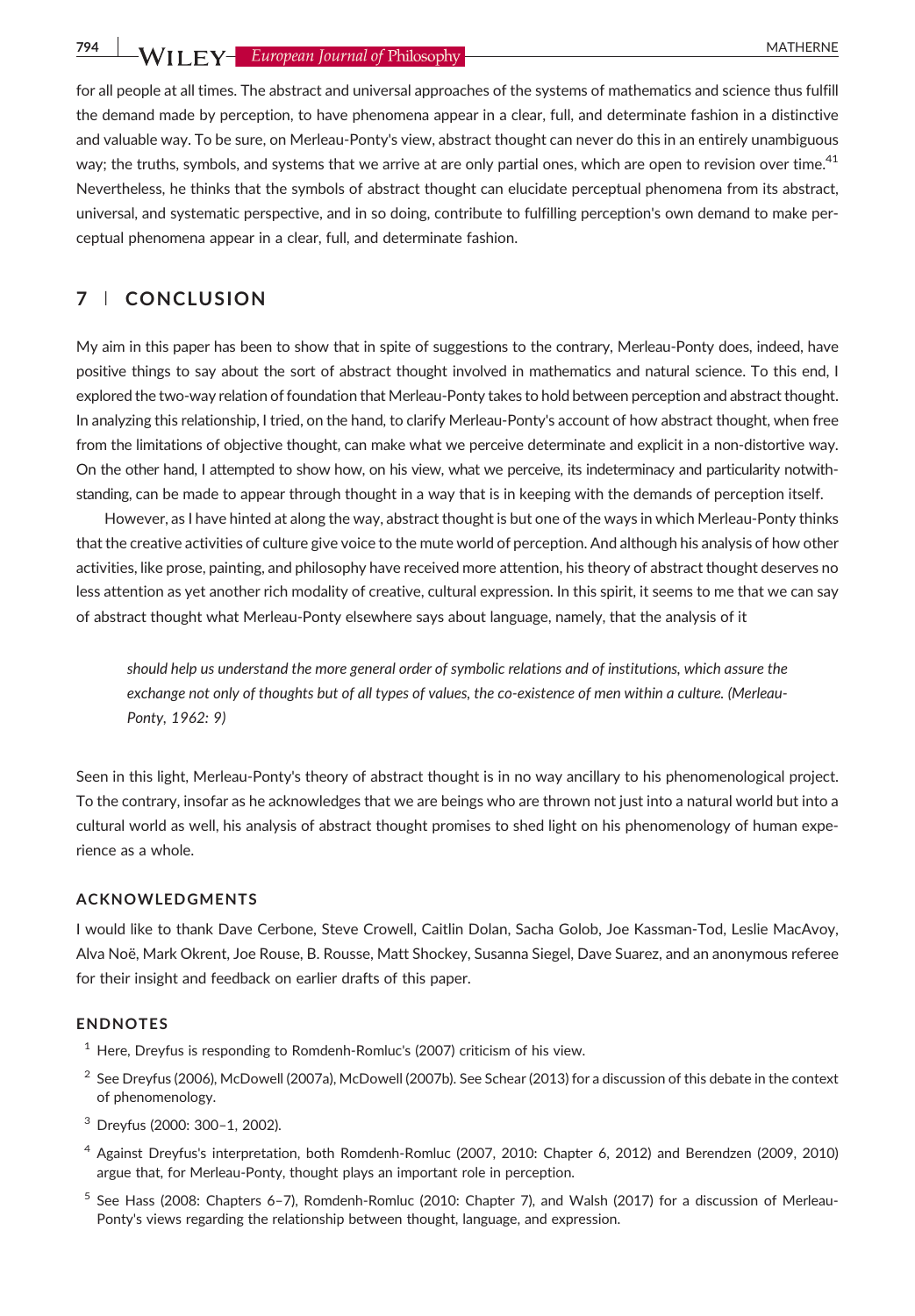- $6$  Citations to the Phenomenology are to the pagination in the English translation/original French.
- $7$  See Baldwin's (2013) argument that, on Merleau-Ponty's view, science cannot capture the non-natural features of human existence, including perception and the structures, such as space and time, which depend on it.
- See Hass (2008: Chapter 6) for a discussion of Merleau-Ponty's account of mathematics. See Rouse (2005) for a discussion of Merleau-Ponty's "existential" conception of science. See Romdenh-Romluc (forthcoming) for the argument that Merleau‐Ponty's conception of phenomenology is continuous with science.
- <sup>9</sup> By making the foundational relation the centerpiece of my analysis of Merleau-Ponty's view of mathematics and natural science, I hope to develop a theme that Rouse (2005: 272–276), Hass (2008: 162, 171–2, 178, 233 n.17), and Romdenh‐ Romluc (forthcoming) touch on but do not develop along the lines that I do.
- <sup>10</sup> See, for example, Merleau‐Ponty (1947: 18, 1948).
- <sup>11</sup> To this end, Merleau-Ponty projects two books, The Prose of the World and The Origin of Truth; however, he only completed half of the manuscript for the former, abandoning it in favor of The Visible and Invisible. As I hope to show below, however, even there, Merleau‐Ponty continues to be interested in the relationship between perception and intelligence.
- <sup>12</sup> See also Merleau‐Ponty (1945: 251/288) and Merleau‐Ponty (1948: 34).
- $13$  For the alignment of mathematics and natural science with the features of abstract thought in the Phenomenology, see Merleau‐Ponty (1945: lxxii/8–9, 10–11/33, 248/286, 315/355, 359/401, 366/407). See also Merleau‐Ponty (1969: Chapters 2 and 4.
- <sup>14</sup> There is a question as to whether philosophy employs abstract thought so defined. Although it seems that much classical philosophy could be understood as engaging in abstract thought, Merleau‐Ponty claims that phenomenology is guided not by the attitude of verification but rather by the attitude of "radical reflection" (see, e.g., Merleau‐Ponty, 1945: lxxviii/14, lxxxv/21, 227/264, 251/228, 302/341). And in radical reflection, what we are interested in is not the truth of reflective experience, but in how the world appears in unreflective experience.
- <sup>15</sup> As Landes notes, Merleau-Ponty is drawing on Husserl's analysis of "foundation" in the Logical Investigations. See Romdenh‐Romluc (forthcoming) for an analysis of the influence of Husserl's account of the foundation of essence on Merleau‐Ponty's account of science. See Hass (2008: 162–170) for a discussion of how Merleau‐Ponty's notion of foundation departs from Husserl's.
- <sup>16</sup> I take the foundation relation to be an instance of the relation Merleau-Ponty, following Husserl and Stein, calls "motivation." So understood, the founding and founded phenomena are linked together neither by causes nor by reasons, but by a shared "sense" [sens] (Merleau‐Ponty, 1945: 51/76). See Wrathall (2005), Romdenh‐Romluc (2010: 60–1, 113–4, 243–4), and Walsh (2017) for a discussion of Merleau-Ponty's use of the notion of motivation in general as something that structures perception, action, and thought.
- $17$  See Alweiss (2000) and Kelly (2005) for a discussion of indeterminacy in Merleau-Ponty.
- <sup>18</sup> See, for example, Merleau‐Ponty (1945: 17/40, 239/276–242/280).
- <sup>19</sup> See, for example, Merleau‐Ponty (1945: 69–70/95–6, 209/245, 339/380–1).
- <sup>20</sup> See, for example, Merleau‐Ponty (1945: 4/25–6, 13–4/36–7, 103–130–1).
- <sup>21</sup> See Merleau‐Ponty (1945: 70/96).
- <sup>22</sup> See Merleau‐Ponty (1945: 128/159, 304/344, 333/375).
- <sup>23</sup> See Kelly (2001) for a discussion of Merleau-Ponty on the particularity and situation-dependence of perception.
- <sup>24</sup> See Merleau‐Ponty (1945: 318–27/358–327).
- $25$  See also his description of carpet at Merleau-Ponty (1945: 337/379). He discusses object-dependency at length at Merleau‐Ponty (1945: 326/368, 331–41/373–83).
- <sup>26</sup> See Romdenh‐Romluc (2010: 16–24) for an overview of Merleau‐Ponty's view of objective thought and interpretation of it the secondary literature.
- $^{27}$  See, for example, Baldwin (2013) who takes Merleau-Ponty to be committed to a naturalistic, reductivist theory of science that is under the sway of objective thought.
- <sup>28</sup> Rouse (2005: 265) and Romdenh-Romluc make a similar move in the context of discussing Merleau-Ponty's view of science.
- <sup>29</sup> See also Merleau‐Ponty (1969: 68–9, 75, 123–4).
- <sup>30</sup> See also Merleau‐Ponty (1964: 148–152).
- 31 See Singer (1981) and Matherne (2017) for a discussion of Merleau-Ponty's individual-oriented analysis of style in this context. See Carman (2008: Chapter 6) and Gilmore (2005) for a discussion of Merleau-Ponty's view of style in an aesthetic and bodily context.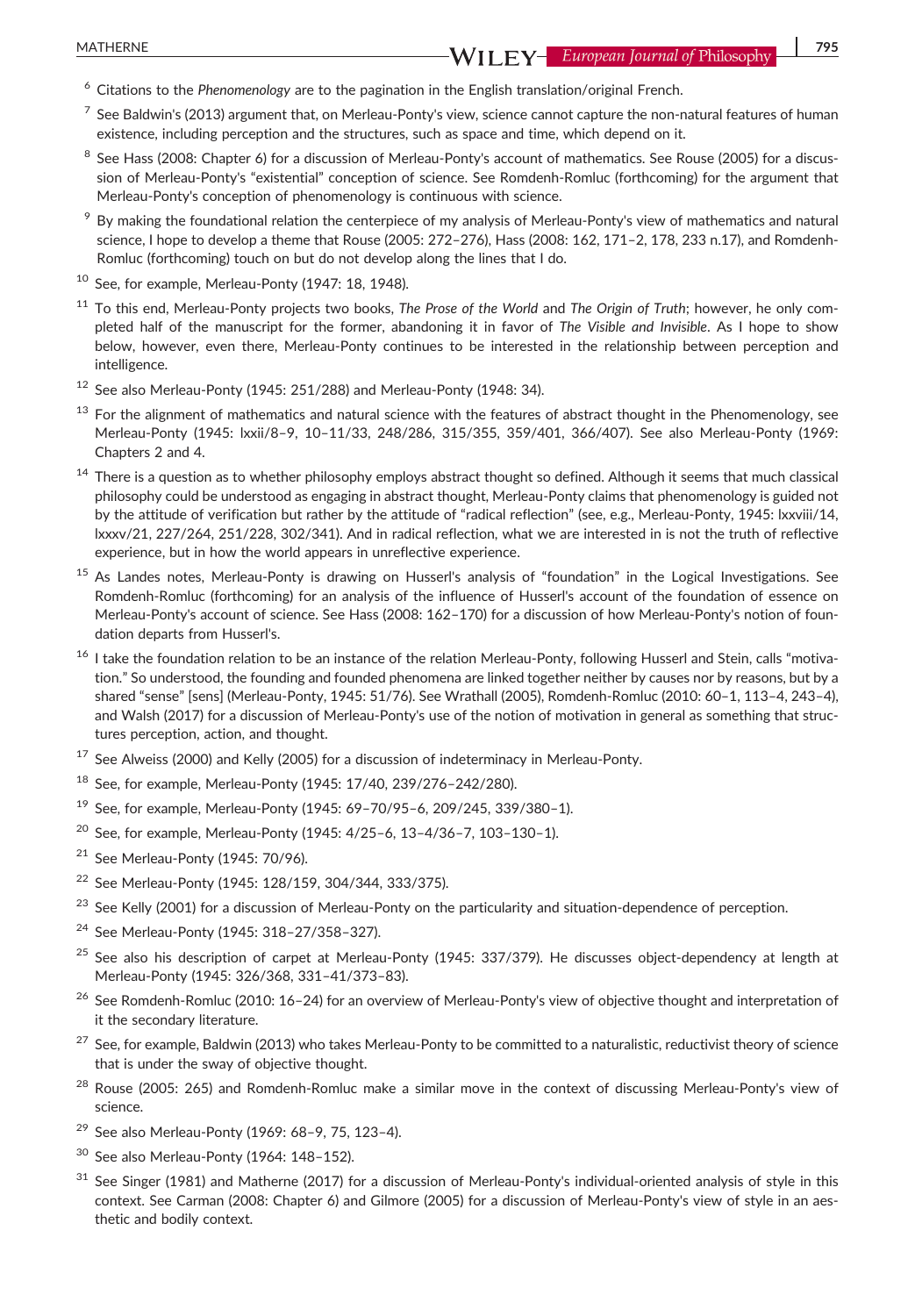# 796 WII FY- European Journal of Philosophy

- $32$  Making a similar point in the Phenomenology, he argues that the style of a piece of wood is something that "establishes a horizon of sense" around it (Merleau-Ponty, 1945: 476/514).
- <sup>33</sup> See, for example, (Husserl, 1939: 32–36, 361).
- <sup>34</sup> For this description of structure as the physiognomy or Gestalt of a property, like colors and shapes, see Merleau-Ponty (1945: 20–23/43–5, 62/88, 145/179, 217/254, 287/325, 404/444, 453/492). This is distinct from the physiognomy or Gestalt that belongs to an object as a whole, which would map onto the style of the object (see Merleau-Ponty, 1945: 61/88, 476/514).
- <sup>35</sup> See Section 8 of Erfahrung und Urteil for Husserl's discussion of typics. It is also worth noting that Landes translates both "typique" and "schéma" as schema; however, this covers over not only the connection to Husserl's discussion of typics but also Merleau‐Ponty's distinction between a typic, which is a particular type of motor response, and the body schema, which is the whole that encompasses various typics. As Merleau-Ponty makes this point, typics are the "annexes" of the body schema (Merleau‐Ponty, 1945: 49/74). For a more thorough discussion of my interpretation of Merleau‐Ponty's account of typics and the body schema, see Matherne (2016: Sections 5.2–3).
- $36$  This sort of transmutation is something that Merleau-Ponty does not restrict to abstract thought; rather, he thinks that whenever we engage in "creative expression," whether in language or art, mathematics, or science, we transmute the implicit sense we are familiar with in perception into a signification that is manageable and intersubjectively accessible (Merleau‐Ponty, 1969: 48).
- <sup>37</sup> This, of course, leaves open the possibility that other forms of culture, such as art, are more interested in the style of individuals.
- $38$  See Hass (2008: Chapter 6) for a discussion of this example and its connection to Merleau-Ponty theory of expression and mathematics.
- <sup>39</sup> See Merleau‐Ponty (1969: 125–6, 105–6).
- $40$  See also Merleau-Ponty (1945: lxxix/15). This is also a major theme in both Merleau-Ponty (1969; e.g., 6, 124) and Merleau‐Ponty (1960).
- <sup>41</sup> He makes this point about non‐Euclidean geometry at Merleau‐Ponty (1947: 20) and Merleau‐Ponty (1962: 8) and about relativity at Merleau‐Ponty (1948: 36). See Merleau‐Ponty (1969: 100, 127) for his cumulative view of progress in mathematics and science.

#### **ORCID**

Samantha Matherne <http://orcid.org/0000-0003-4619-5563>

#### **REFERENCES**

- Alweiss, L. (2000). On perceptual experience. Journal of the British Society for Phenomenology, 31(3), 264–276.
- Baldwin, T. (2013). Merleau-Ponty's phenomenological critique of natural science. Royal Institute of Philosophy Supplement, 72, 189–219.
- Berendzen, J. C. (2009). Coping with nonconceptualism: On Merleau‐Ponty and McDowell. Philosophy Today, 53(2), 161–172.
- Berendzen, J. C. (2010). Coping without foundations: On Dreyfus's use of Merleau-Ponty. International Journal of Philosophical Studies, 18(5), 629–649.
- Carman, T. (2008). Merleau‐Ponty. London: Routledge.
- Dreyfus, H. (2000). A Merleau‐Pontyian critique of Husserl's and Searle's representationalist accounts of action. Proceedings of the Aristotelian Society, 100, 287–302.
- Dreyfus, H. (2002). Intelligence without representation: Merleau‐Ponty's critique of mental representation. Phenomenology and the Cognitive Sciences, 1(4), 367–383.
- Dreyfus, H. (2006). Overcoming the myth of the mental. Topoi, 25, 43–49.
- Dreyfus, H. (2007). Reply to Romdenh‐Romluc. In T. Baldwin (Ed.), Reading Merleau‐Ponty: On phenomenology of perception (pp. 59–69). London: Routledge.
- Gilmore, J. (2005). Merleau‐Ponty: Between philosophy and art. In T. Carman, & M. Hansen (Eds.), The Cambridge Companion to Merleau‐Ponty (pp. 291–317). Cambridge: Cambridge University Press.
- Hass, L. (2008). Merleau‐Ponty's philosophy. Bloomington: Indiana University Press.
- Husserl, E. (1939). In Landgrebe (Ed.), Erfahrung und Urteil. Prague: Academia Verlagsbuchhandlung Translated as (1973). Experience and Judgment. Transl. J. Churchill and K. Ameriks. London: Routledge & Kegan Paul.